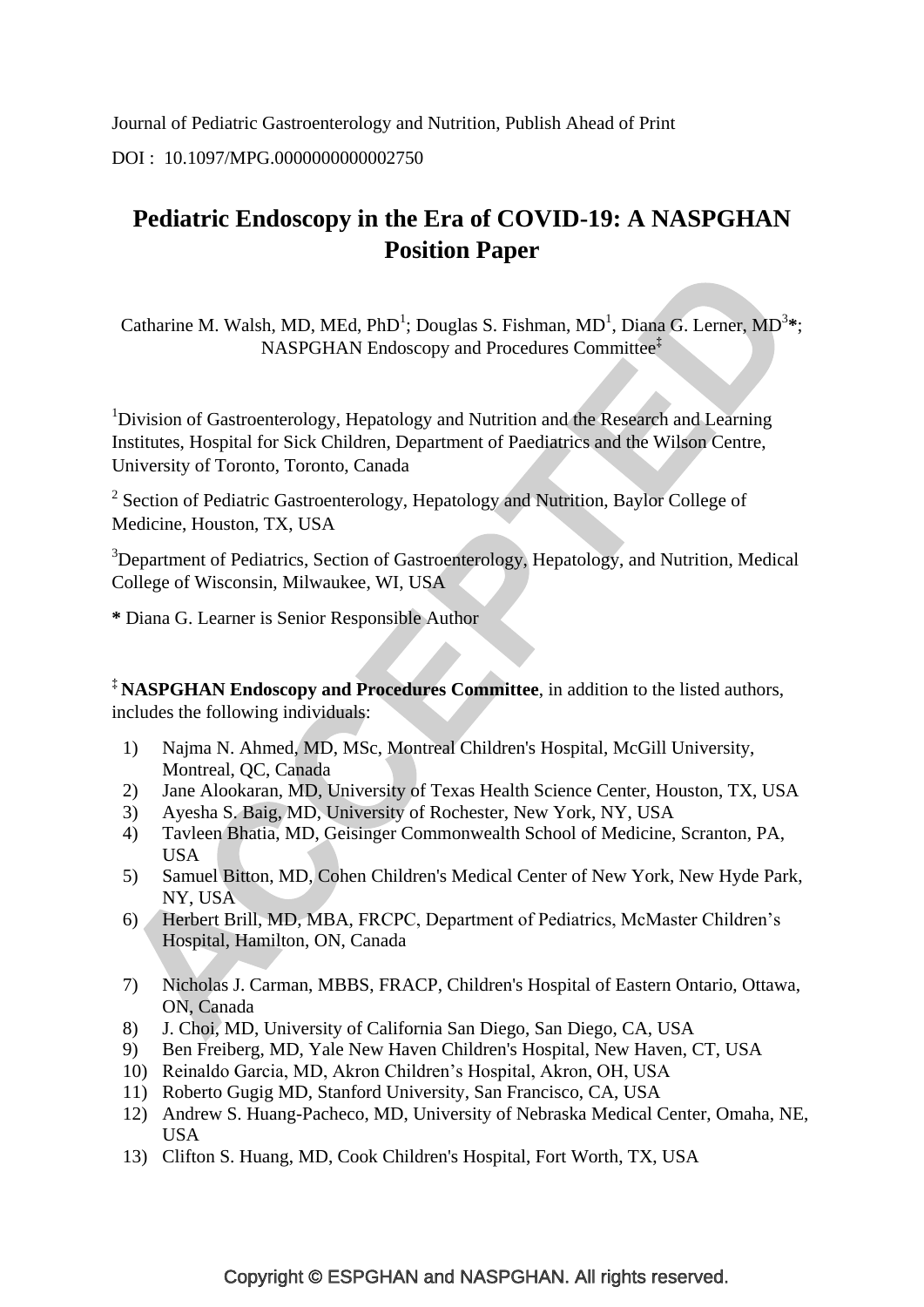- 14) Muhammad, A. Khan, MD, MPH, Children"s National Hospital, Washington, DC, USA
- 15) Robert E. Kramer, MD, Children"s Hospital Colorado, Denver, CO, USA
- 16) Petar Mamula, MD, Children"s Hospital of Philadelphia, Philadelphia, PA, USA
- 17) Michael A. Manfredi, MD, Boston Children"s Hospital, Harvard Medical School, Boston, MA, USA
- 18) Randolph M. McConnie, MD, Rush University Children's Hospital/Rush University Medical Center, Chicago, IL, USA
- 19) Cortney B. Menchini, MD, West Virginia University, Morgantown, WV, USA
- 20) Ericka Montijo-Barrios, MD, PhD, Instituto Nacional de Pediatria, Mexico City, Mexico
- 21) Kenneth Ng, DO, Johns Hopkins Children"s Center, The Johns Hopkins University School of Medicine, Baltimore, MD, USA
- 22) Inna Novak, MD, The Children's Hospital at Montefiore, Bronx, NY, USA
- 23) Pratikkumar Patel, MD, MPH, West Virginia University, Charleston, WV, USA
- 24) Raza A. Patel, M.D., MPH, Intermountain Primary Children's Hospital-University of Utah, Salt Lake City, UT, USA
- 25) Karen A. Queliza, MD, MS, Memorial Sloan Kettering Cancer Center, New York, NY, USA
- 26) Albert M. Ross, MD, Hasbro Children's Hospital, Providence, RI, USA
- 27) Ramy Sabe, MBBCh, Rainbow Babies and Children's Hospitals, Cleveland, OH, USA
- 28) Abdul, R. Shahein, MD, University of Arkansas for Medical Sciences, Arkansas Children"s Hospital, Little Rock, AR, USA
- 29) Yamen Smadi, MD, Arnold Palmer Hospital for Children, Orlando Health, Orlando, FL, USA
- 30) Kalpesh Thakkar, MD, MSCR, Memorial Hermann Medical Group Houston, TX, **USA**
- 31) Elizabeth C. Utterson, MD, Washington University School of Medicine, St. Louis, MO, USA
- 32) David S. Vitale, MD, Cincinnati Children"s Hospital Medical Center, Cincinnati, OH, USA
- 33) Russell F. Zwiener, MD, Children's Hospital New Orleans, New Orleans, LA, USA

#### **Corresponding Author:**

Dr. Catharine M. Walsh

Highest Academic Degree(s): MD, MEd, PhD

| Affiliations: | Division of Gastroenterology, Hepatology and Nutrition, the Learning  |
|---------------|-----------------------------------------------------------------------|
|               | and Research Institutes, Hospital for Sick Children, Department of    |
|               | Paediatrics and the Wilson Centre, Faculty of Medicine, University of |
|               | Toronto, Toronto, Ontario, Canada                                     |
|               |                                                                       |

Address: Hospital for Sick Children

Division of Gastroenterology, Hepatology and Nutrition

555 University Ave, Room 8256, Black Wing

Toronto, ON Canada M5G 1X8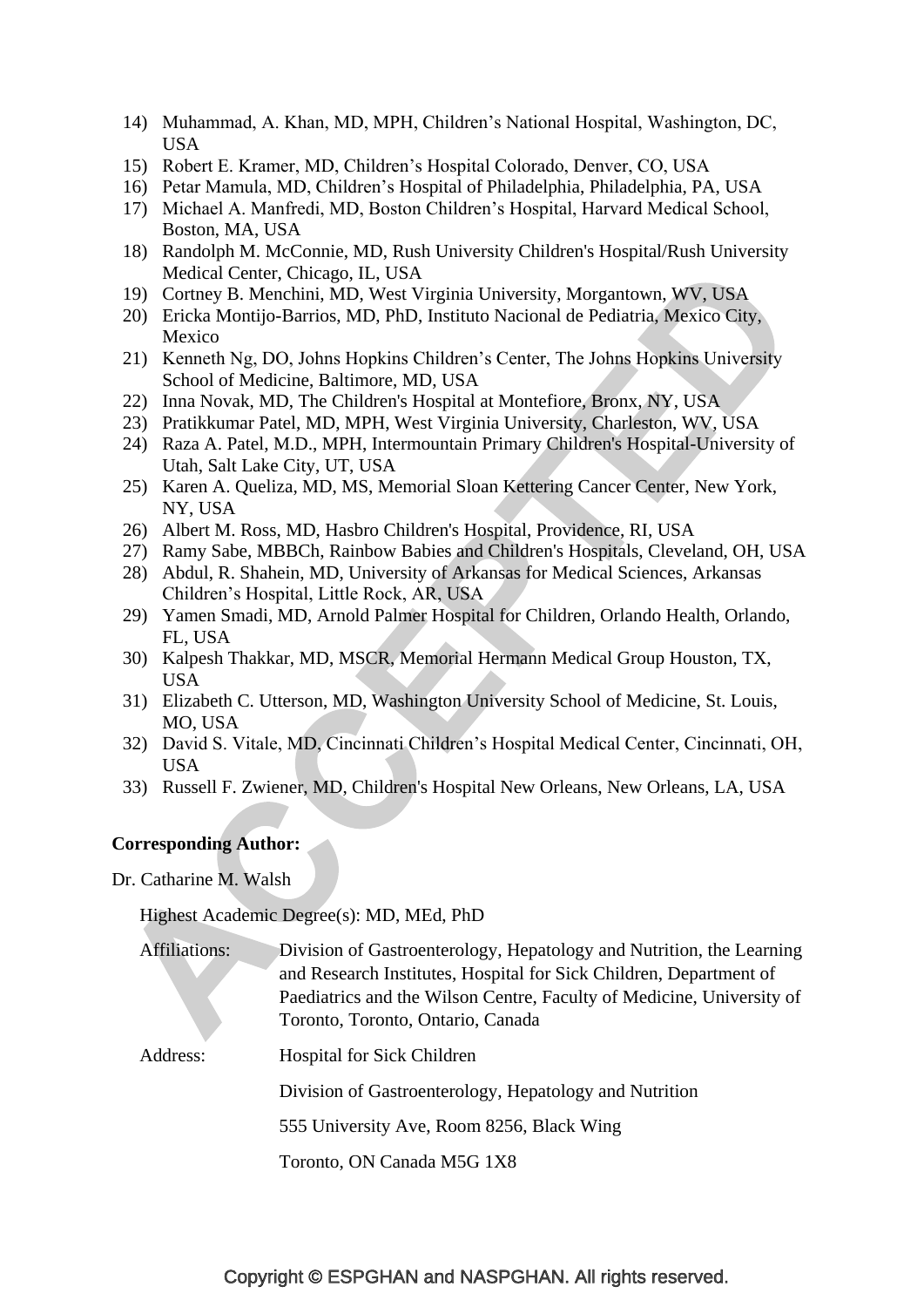Phone: 416.818.3578 Email: catharine.walsh@utoronto.ca

# **Funding/Support:**

CMW holds a Career Development Award from the Canadian Child Health Clinician Scientist Program and an Early Researcher Award from the Ontario Ministry of Research and Innovation. The funders had no role in the design and conduct of the review, decision to publish and preparation, review, or approval of the manuscript.

**Conflict of interest disclosure:** All members were required to complete the disclosure statement. These statements are maintained at the North American Society for Pediatric Gastroenterology, Hepatology and Nutrition in Ambler, United States, and pertinent disclosures are published with this report.

# **Authorship:**

All authors meet criteria for authorship as defined by the *ICMJE statement of authorship and all authors* are responsible for the reported research. All authors have participated in the concept and design; analysis and interpretation of data; drafting or revising of the manuscript and have approved the manuscript as submitted

# *First Author:* Catharine M. Walsh

• Participated in the concept and design; interpretation of data; drafting and revising of the manuscript and approval of the final submitted manuscript

# *Middle Author:* Douglas S. Fishman

• Participated in the concept and design; interpretation of data; drafting and revising of the manuscript; and approval of the final submitted manuscript

# *Senior Responsible Author:* Diana G. Lerner

• Participated in the concept and design; interpretation of data; drafting and revising of the manuscript; and approval of the final submitted manuscript

*Group Authorship:* NASPGHAN Endoscopy and Procedures Committee (see membership above)

• Participated in the design; interpretation of data; revising of the manuscript; and approval of the final submitted manuscript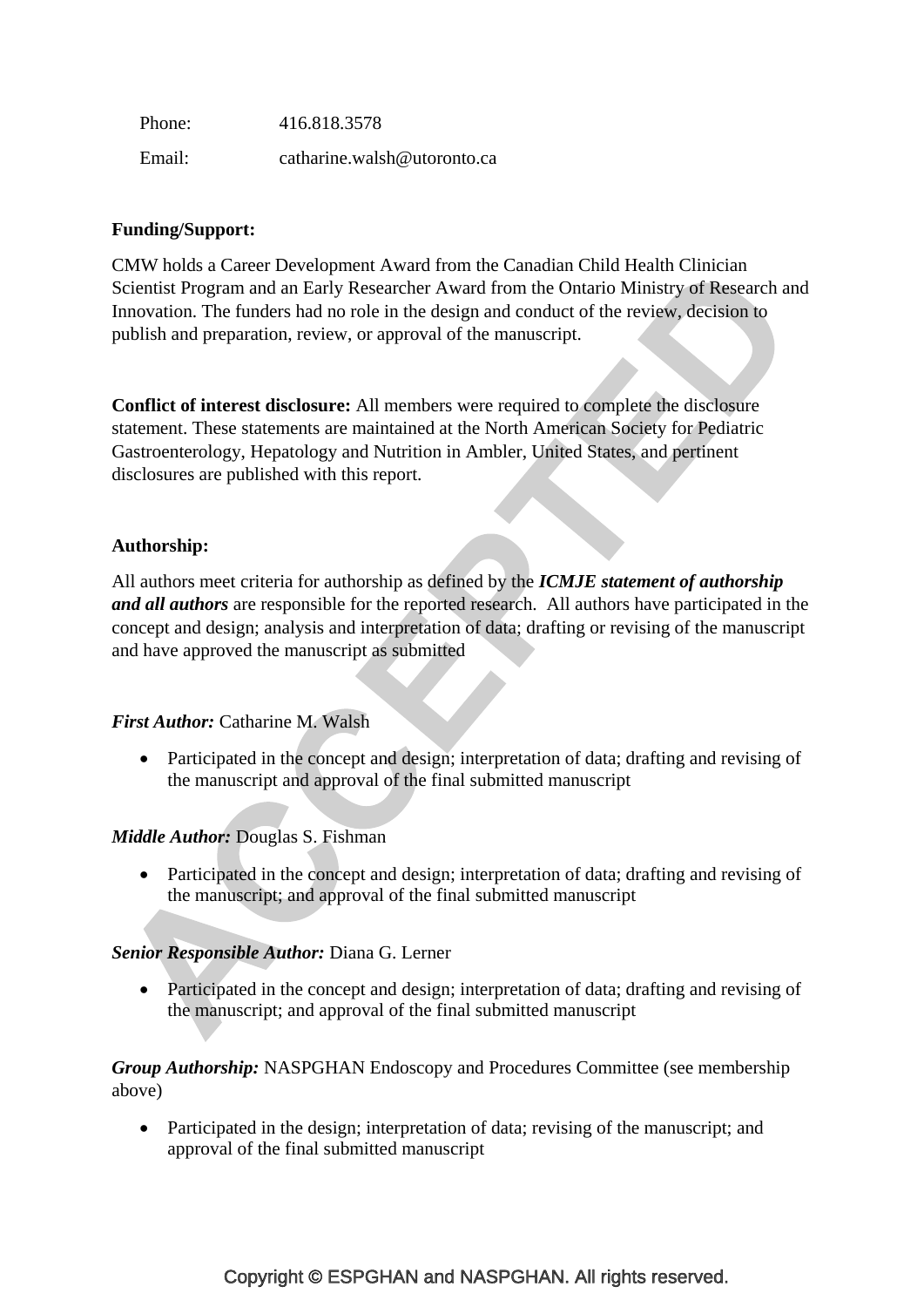#### **Abstract:**

The delivery of endoscopic care is changing rapidly in the era of Coronavirus Disease 2019 (COVID-19). The NASPGHAN Endoscopy and Procedures Committee has formulated this statement to offer practical guidance to help standardize endoscopy services for pediatric patients with the aim of minimizing COVID-19 transmission to staff, patients and caregivers and to conserve PPE during this critical time.

Appropriate use of PPE is essential to minimize transmission and preserve supply. Pediatric endoscopic procedures are considered at high risk for COVID-19 transmission. We recommend that all pediatric endoscopic procedures are done in a *negative pressure room*  with all staff using proper *airborne, contact and droplet precautions* regardless of patient risk stratification. This includes appropriate use of a filtering face-piece respirator (N95, N99, FFP2/3 or PAPR), double gloves, facial protection (full visor and/or face shield), full body water-resistant disposable gown, shoe covers and a hairnet. In deciding which endoscopic procedures should proceed, it is important to weigh the risks and benefits to optimize healthcare delivery and minimize risk. To inform these decisions, we propose a framework for stratifying procedures as **emergent** (procedures that *need to PROCEEED*), **urgent**  (*PAUSE, weigh the benefits and risks in deciding whether to proceed*) and **elective** (*POSTPONE procedures*).

This statement was based on emerging evidence and is meant as a guide. It is important that all endoscopy facilities where pediatric procedures are performed follow current recommendations from public health agencies within their jurisdiction regarding infection prevention and control of COVID-19.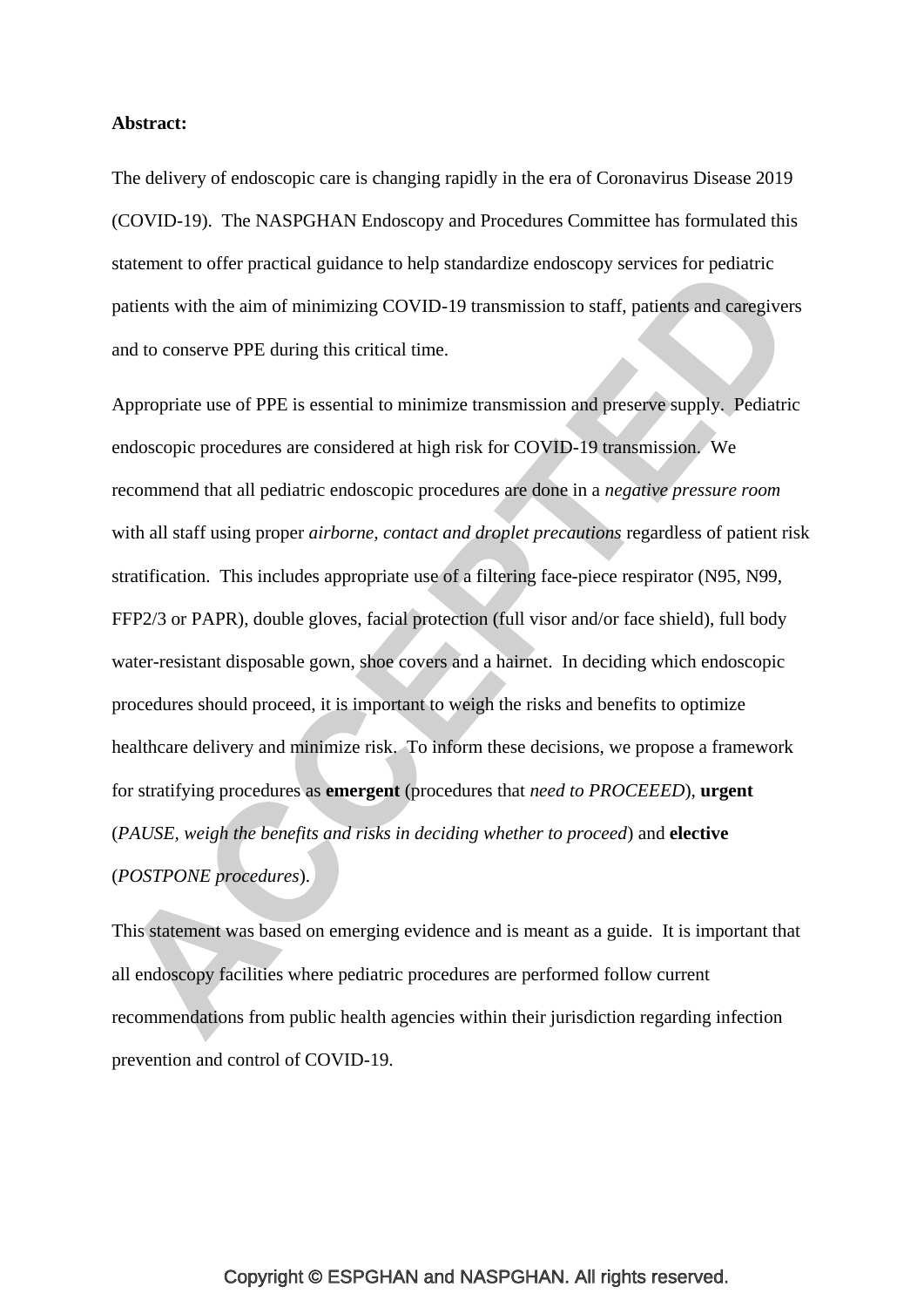#### **Introduction**

Delivery of medicine is changing rapidly since the World Health Organization declared the novel Coronavirus Disease 2019, known as COVID-19, a pandemic of international concern on March 11, 2020.<sup>1</sup> The causative pathogen, severe acute respiratory syndrome coronavirus  $2$  (SARS-CoV- $2<sup>2</sup>$ ), was first detected in China and has now spread worldwide, with over 1,279,000 confirmed cases and 72,600 deaths as of April 7, 2020.<sup>3</sup> On March  $14<sup>th</sup>$ , 2020, the US Surgeon General<sup>4</sup>, the American College of Surgeons<sup>5</sup> and the Centers for Disease Control and Prevention<sup>6</sup> advised the medical community to suspend all elective medical procedures in the United States, and Chief Medical Officers across Canada have provided similar recommendations.<sup>7,8</sup> However, these directives have created uncertainty in how to provide endoscopy services to minimize the risk to patients, caregivers and staff while preserving supplies of critical personal protective equipment (PPE).

To help guide decision-making, several adult-focused gastroenterology and endoscopy associations have published guideline statements that highlight recommendations, including pre- and post-procedure screening for risk stratification, maintaining appropriate social distance, preserving PPE, postponing non-urgent procedures and strategic scheduling to avoid concomitant exposure of endoscopists with similar and/or unique skill sets. $9-14$  As outlined in **Table 1**, initial recommendations with regard to PPE included the use of droplet and contact precautions (i.e., gloves, gown, surgical mask, face shield/goggles) for all endoscopic cases performed in patients considered to be at low risk of COVID-19. More recent statements recommend airborne, contact and droplet precautions for all procedures, including use of a filtering face-piece respirator that will filter  $\geq$  94% of particles  $\geq$  0.3 microns in diameter (N95, N99, FFP2/3 or powered air-purifying respirators  $(PAPRs)^{11}$ ) and negative pressure rooms. The recent guidelines, reflecting the increase of community spread in North America, have emphasized that endoscopic procedures are aerosol-generating procedures (AGP)<sup>15</sup> and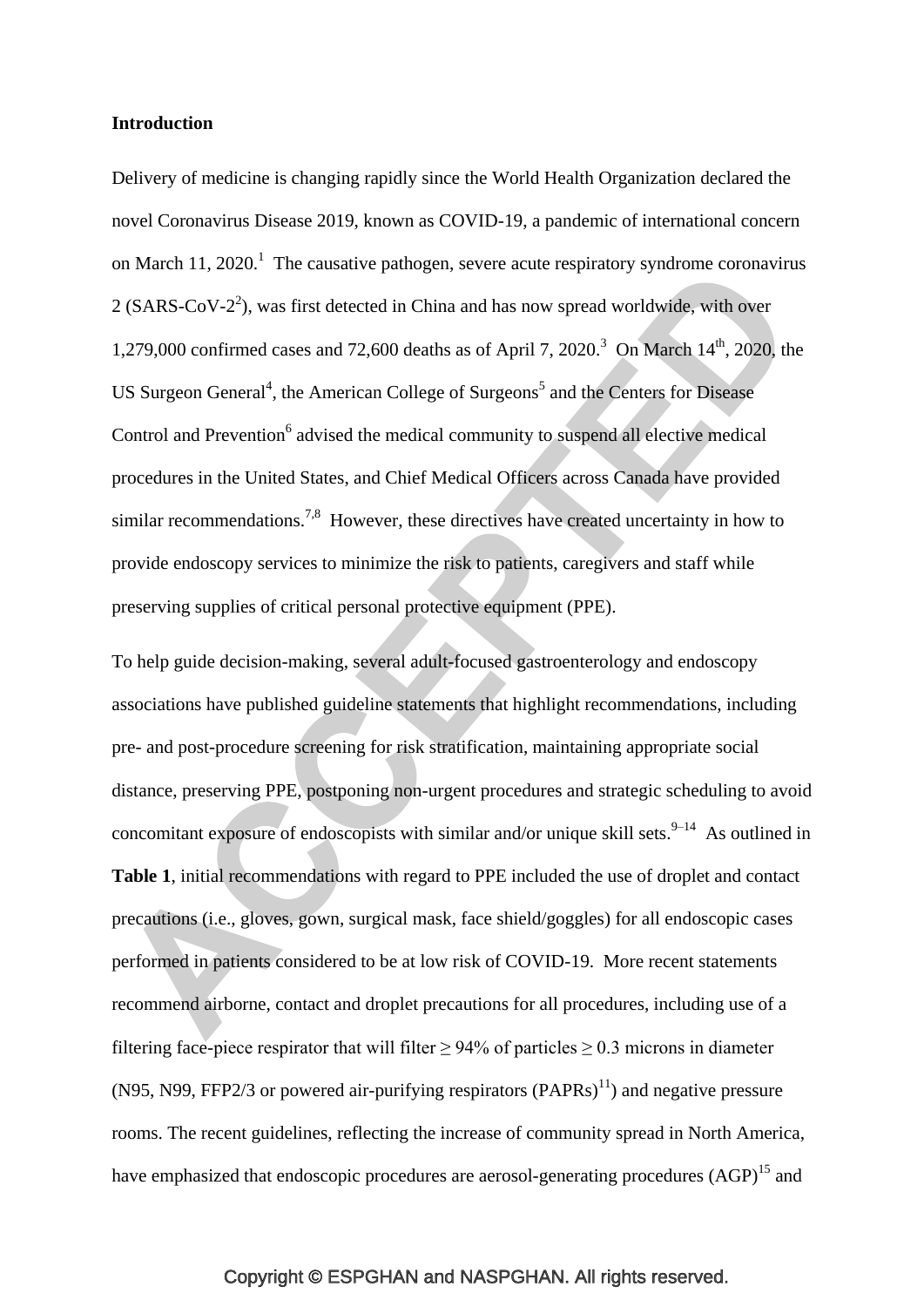transmission by COVID-19 infected asymptomatic individuals is possible.<sup>10,11,16–20</sup> Additionally, there is evidence of fecal shedding of SARS-CoV-2, the virus which causes COVID-19, which poses uncertain risk of fecal-oral transmission and/or endoscopically transmitted infection.<sup>11,21</sup>

Pediatric gastroenterologists who care for children face unique challenges during this pandemic. Children more frequently have mild disease or are asymptomatic carriers of SARS-CoV-2, as compared with adults.<sup>17,18,23-27</sup> The majority of pediatric endoscopic procedures are performed while using anesthesiologist-administered deep sedation and general anesthesia. Additionally, children undergo 3 times more upper endoscopic procedures than lower. $28-30$  These factors may increase the risk of aerosol generation and dispersion of viral particles during pediatric procedures. Furthermore, many children undergoing endoscopy present with nausea, vomiting, abdominal pain and/or diarrhea $^{30,31}$ ; symptoms reported in 17.6% of COVID-19 positive patients in one large meta-analysis $^{32}$ , and gastrointestinal symptoms may be the sole presentation of COVID-19.<sup>11,33–35</sup> Furthermore, the differing epidemiology of pediatric gastrointestinal disease, as compared with adult disease, may influence the need for emergent or urgent endoscopy. For example, children present with greater overall disease severity of inflammatory bowel disease  $36-38$ , have a higher incidence of foreign body ingestions<sup>39,40</sup>, congenital malformations requiring endoscopic therapy and need for enteral feeding devices for provision of nutrition support.

The NASPGHAN Endoscopy and Procedures Committee has formulated this statement to offer practical guidance to help standardize delivery of endoscopy services for pediatric patients with the aim of minimizing COVID-19 transmission to protect staff, patients and caregivers, as well as optimize the utilization of PPE. Although this statement is meant as a guide, it is important that all endoscopy facilities where pediatric procedures are performed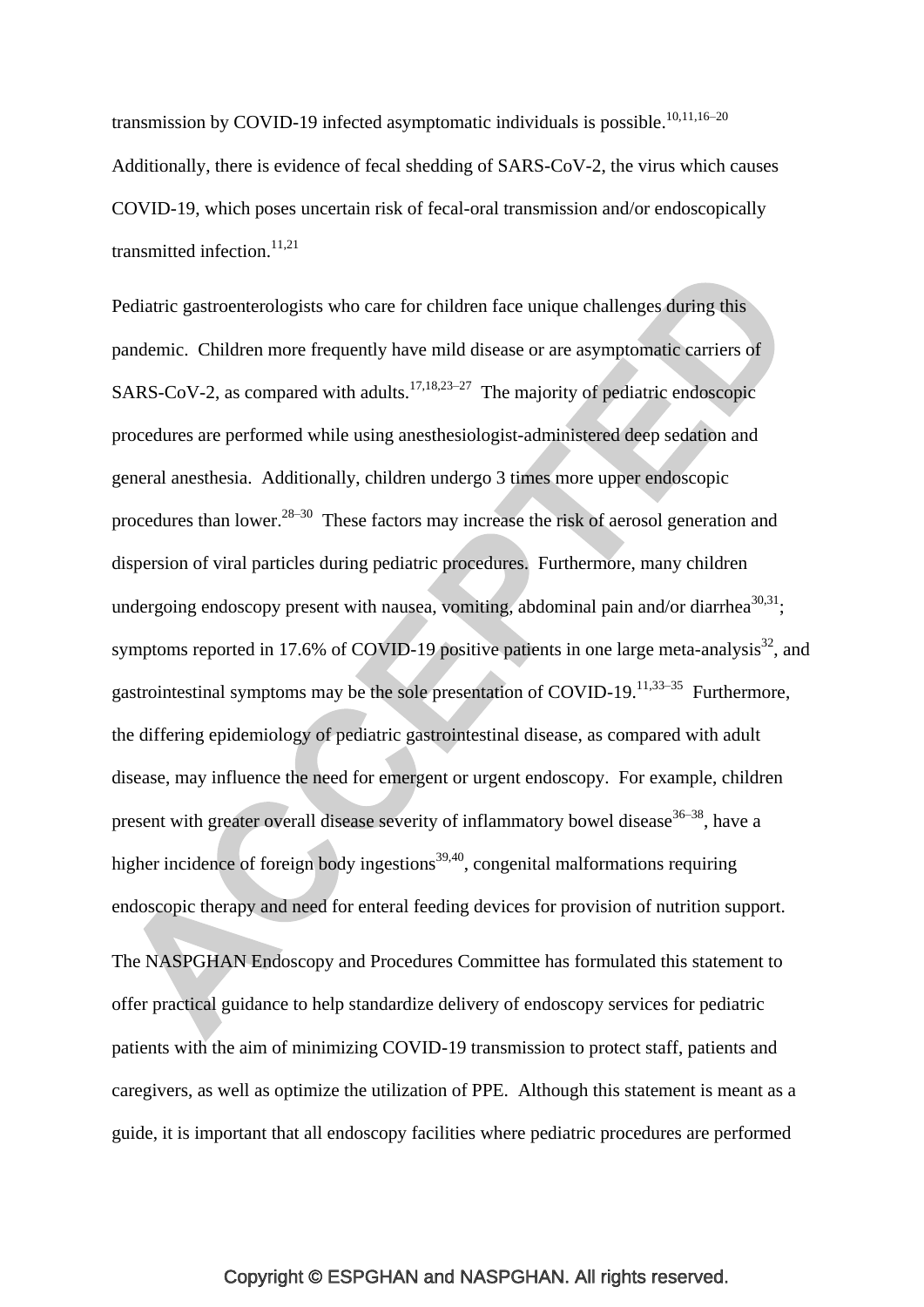follow current recommendations from public health agencies within their jurisdiction regarding infection prevention and control of COVID-19.

#### **Pediatric endoscopic procedures involve exposure to COVID-19**

The SARS-CoV-2 virus is spread through human-to-human transmission via contact, droplet and, based on emerging evidence, airborne routes. $41$  It is known to behave as an opportunistic airborne pathogen during a cough or an AGP, and is transmitted by both shortand long-range aerosols.<sup>42</sup> The two prior epidemic coronaviruses which caused Severe Acute Respiratory Syndrome (SARS) and Middle East Respiratory Syndrome (MERS) were believed to have potential for aerosol spread.<sup>43</sup> In a laboratory setting, van Doremalen et al<sup>44</sup> found that SARS-CoV-2 behaves similarly to SARS-CoV-1, the virus which causes SARS, with ongoing viral detection in the air at 3 hours. Additionally, SARS-CoV-2 was recently shown to cause significant environmental contamination in the hospital rooms of COVID-19 confirmed patients. It was present in two-thirds of the personal air samplers worn by staff who maintained a distance of greater than 6 feet from patients.<sup>45</sup> Furthermore, 66.7% hallway air samples were positive, indicating that virus-containing particles were being transported from the rooms to the hallway.<sup>45</sup>

SARS -CoV-2 RNA has also been found in the feces of the majority of COVID-19 patients and asymptomatic carriers at up to 30 days after symptom onset, even after respiratory swabs are negative.  $46-48$  SaRS-CoV-2 is known to enter cells by binding to the ACE2 receptor which is expressed in high numbers not only in the lung, heart and kidneys<sup> $49$ </sup> but also in the enterocytes of the ileum, colon, hepatocytes and cholangiocytes.<sup>50</sup> A recent study by Liu et al showed that toilet seats and bathrooms have high rates of surface contamination with viral RNA, suggesting a possibility of fecal-oral spread.<sup>51,52</sup> However, the virus has not been cultured from these samples, leaving the infectious transmission potential in question.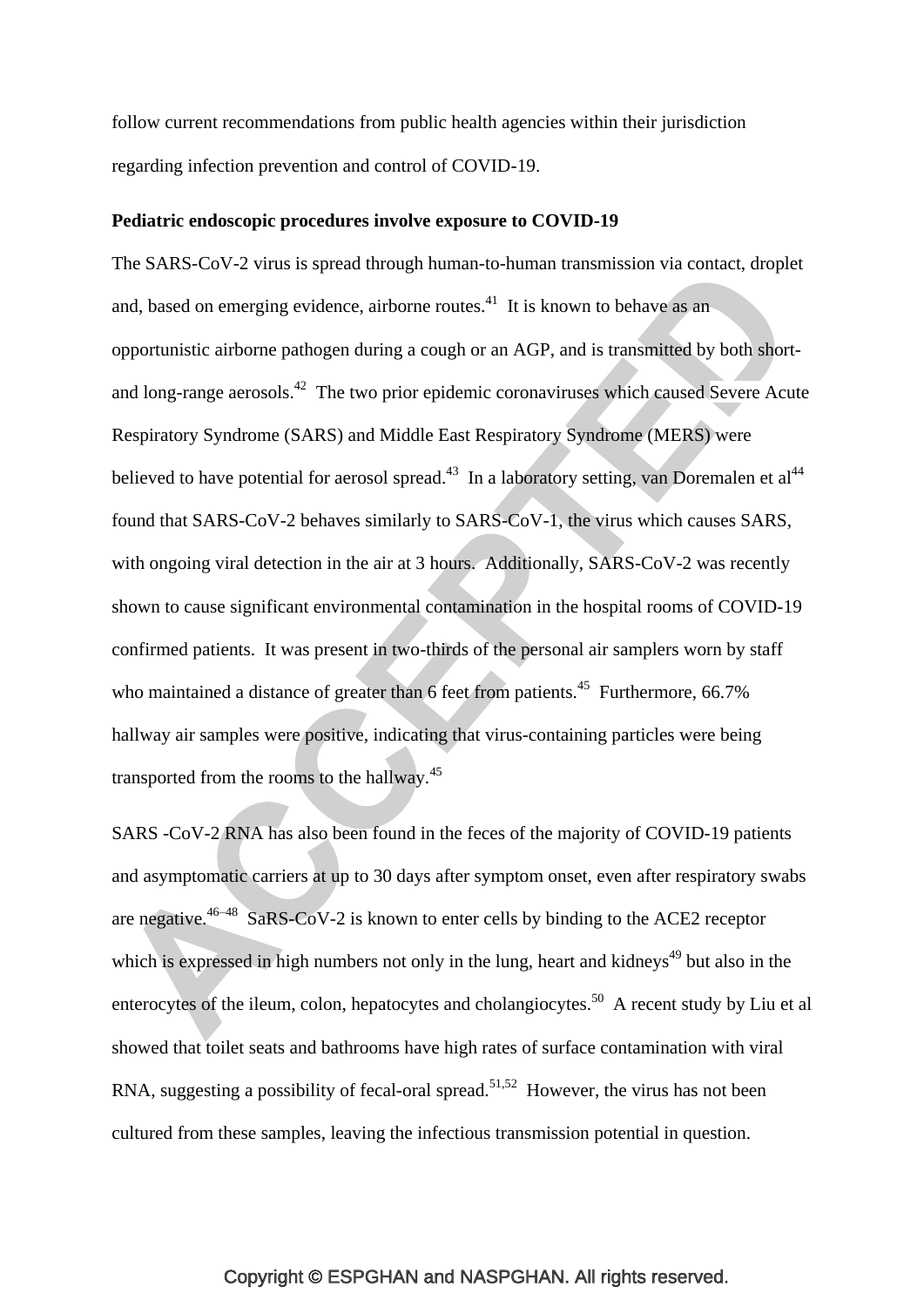Following these publications, the Food and Drug Administration in the United States recommended screening all fecal microbiota donor stool for SARS-CoV-2.<sup>53</sup> Peri-endoscopic transmission of COVID-19 has been reported in both China<sup>33</sup> and Italy<sup>54</sup> and, overall, the risk to healthcare providers is significant. In a study from the Zhongnan Hospital in Wuhan, 29% (40 of 138) of COVID-19 infected patients were healthcare workers with presumed hospital-associated transmission.<sup>55</sup> During upper endoscopy, endoscopists have prolonged contact with oropharyngeal secretions, including potential coughing and retching. Lower endoscopy involves exposure to feces and possible passage of flatus. All endoscopic procedures involve risk of generating aerosol and micro-droplets by the inherent design of the instruments, valves, ports and air pressures during insufflation and suction.<sup>56</sup> Additionally, there is evidence of possible aerosolization during endoscopic procedures with insertion and removal of instruments through the biopsy channel.<sup>57</sup> For these reasons pediatric endoscopy is considered to be high risk for COVID-19 transmission.<sup>15</sup>

#### **Recommendations for PPE during pediatric endoscopy**

Appropriate use of PPE is essential to minimize transmission of COVID-19 during pediatric endoscopic procedures and to preserve supply. Pediatric endoscopic procedures are considered at high risk for COVID-19 transmission for several reasons: (1) they are AGPs; (2) additional AGPs may be performed during accompanying general anesthesia (e.g., bag mask ventilation, open airway suctioning, and endotracheal intubation<sup>58</sup>); (3) there is risk of extensive splashing of body fluids, including feces, during procedures<sup>59</sup>; (4) endoscopy procedures involve short physical distance between patients and personnel; (5) many children with COVID-19 are minimally symptomatic or asymptomatic<sup>17,18,23–27</sup>; (6) there is potential for virus transmission before symptoms manifest<sup>16–19</sup>; and (7) the prevalence of COVID-19 across North America is likely underestimated due to a lack of population-based testing contributed to in part by limited availability of testing materials and stringent testing criteria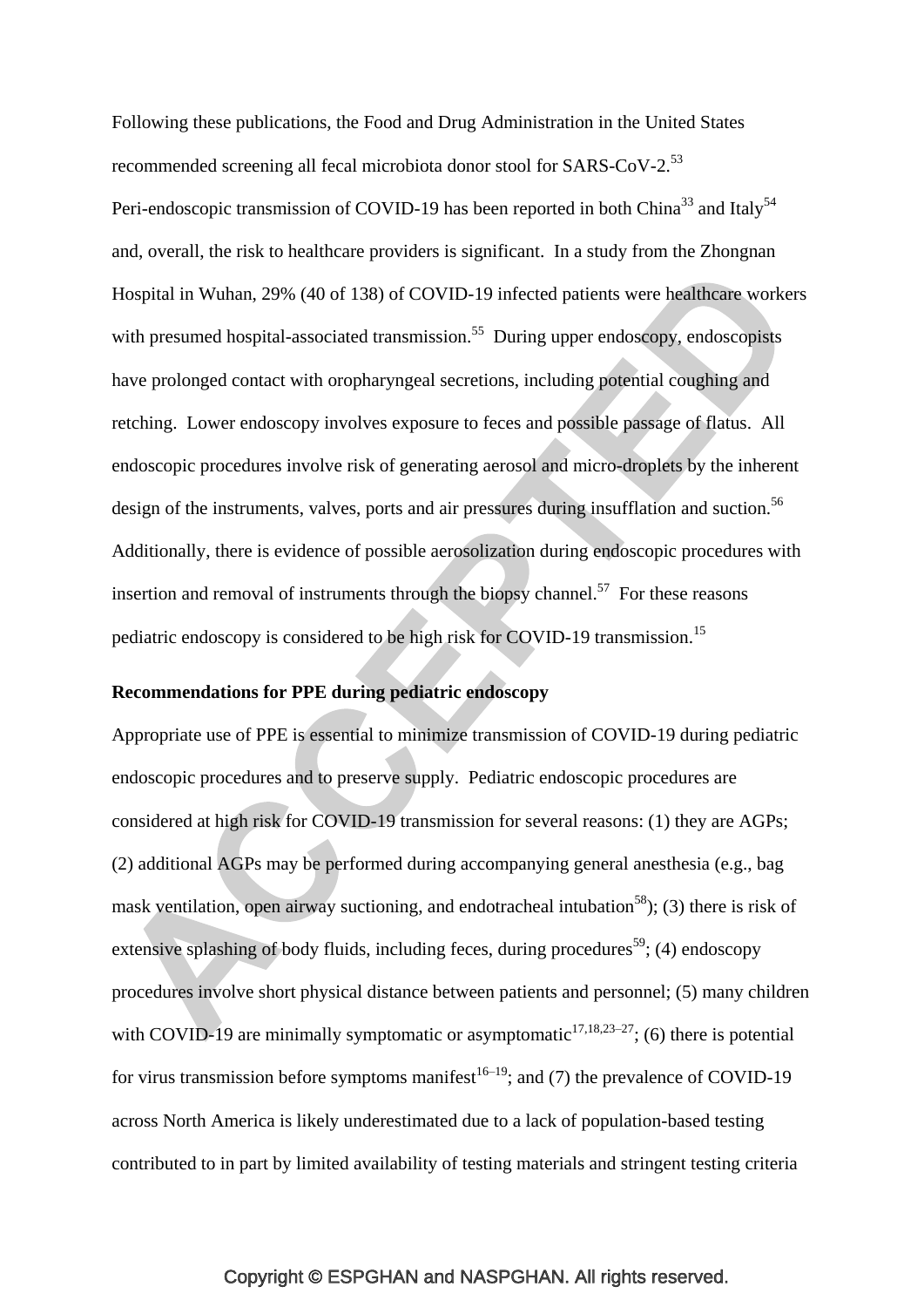in some jurisdictions. **We, therefore, recommend that all pediatric endoscopic procedures are done in a** *negative pressure room* **with all staff using proper** *airborne, contact and droplet precautions* **(i.e., enhanced PPE), regardless of patient risk stratification.** This includes appropriate use of a filtering face-piece respirator (N95, N99, FFP2/3 or PAPR), double gloves, facial protection (full visor and/or face shield), full body water-resistant disposable gown or coveralls, shoe covers and a hairnet (**Figure 1**). These recommendations are in line with the Center for Disease Control (CDC) and Prevention"s recommendations for AGP<sup>60</sup> and more recent adult-focused statements outlining recommendations for endoscopic procedures during the COVID-19 pandemic.<sup>11</sup>

PPE should always be donned (put on), doffed (taken off) and disposed of as per current recommendations (see www.cdc.gov/hai/pdfs/ppe/ppe-sequence.pdf). <sup>61,62</sup> It is important to note that individuals should undergo respirator fit testing to determine the size and shape required to ensure the respirator's facepiece is sealed properly on the face. Additionally, once individuals have donned their PPE, they should not use their phone, eat, drink or go to the washroom until PPE is removed.

We recognize that there are shortages of PPE in certain jurisdictions that may limit the ability of institutions to comply with suggested PPE guidelines. Pre-screening pediatric patients using symptoms questionnaires is not useful to rule out active COVID-19 infection, as children can present with either no symptoms or mild symptoms in up to 55% of cases<sup>17,18,23–</sup> <sup>27</sup>, and asymptomatic transmission has been shown to occur.<sup>16–20,63</sup> Additionally, patients can present with exclusive gastrointestinal manifestations of COVID-19.<sup>11,33-35</sup> Symptom and exposure questionnaires may help to identify patients who are actively infected or have had recent exposure to COVID-19; however, in an area of community spread **all** patients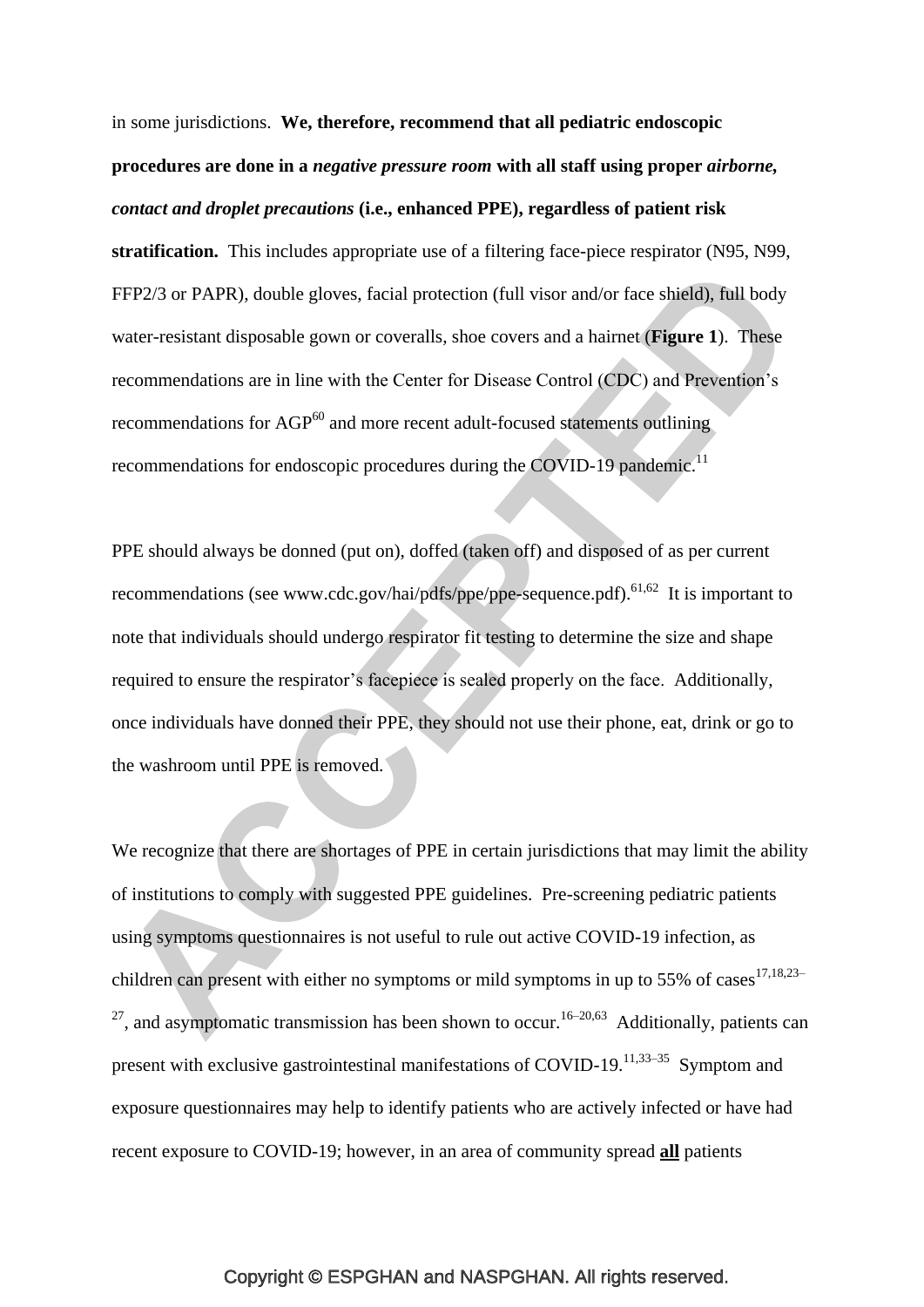undergoing pediatric endoscopy need to be considered "high risk" given the high rate of transmission from asymptomatic (or pre-symptomatic) individuals.

Some pediatric centers are employing core body temperature checks as a pre-screening tool; however, these are of limited value given an incubation period of up to 14 days and a high rate of minimal or no symptoms in the pediatric population. In one large cohort, fever was present in  $44\%$  of patients on admission<sup> $64$ </sup> and studies have shown that fever may resolve within 24 hours in children.<sup>65</sup> To preserve PPE, some institutions are now employing a universal testing strategy for all children coming to the hospital, to risk stratify patients based on known negative test results. However, one must use caution in applying this strategy as there is a false negative rate associated with COVID-19 testing (over 30% in some studies<sup>19,66–69</sup>). This may be explained by differences in sample processing, varying sensitivities and specificities of assays being employed, differing viral loads by disease stage and anatomical site, and the possible mutations of COVID-19 for the molecular based assays.<sup>70</sup> We also recognize that there is limited availability of negative pressure rooms. If such rooms are unavailable, pediatric endoscopy should be performed in a dedicated room with adequate ventilation in accordance with previously outlined guidelines issued by the CDC during the SARS outbreak.<sup>71</sup>

# **Recommendations for prioritizing pediatric endoscopic procedures**

As there is a high risk associated with pediatric endoscopic procedures and a potential for scarcity of healthcare resources (e.g., PPE, staff shortages through illness, self-quarantine and/or redeployment), it is important for centers to postpone non-essential endoscopic activities. Minimizing endoscopic volume will help to preserve PPE supply and limit exposure of endoscopic personnel.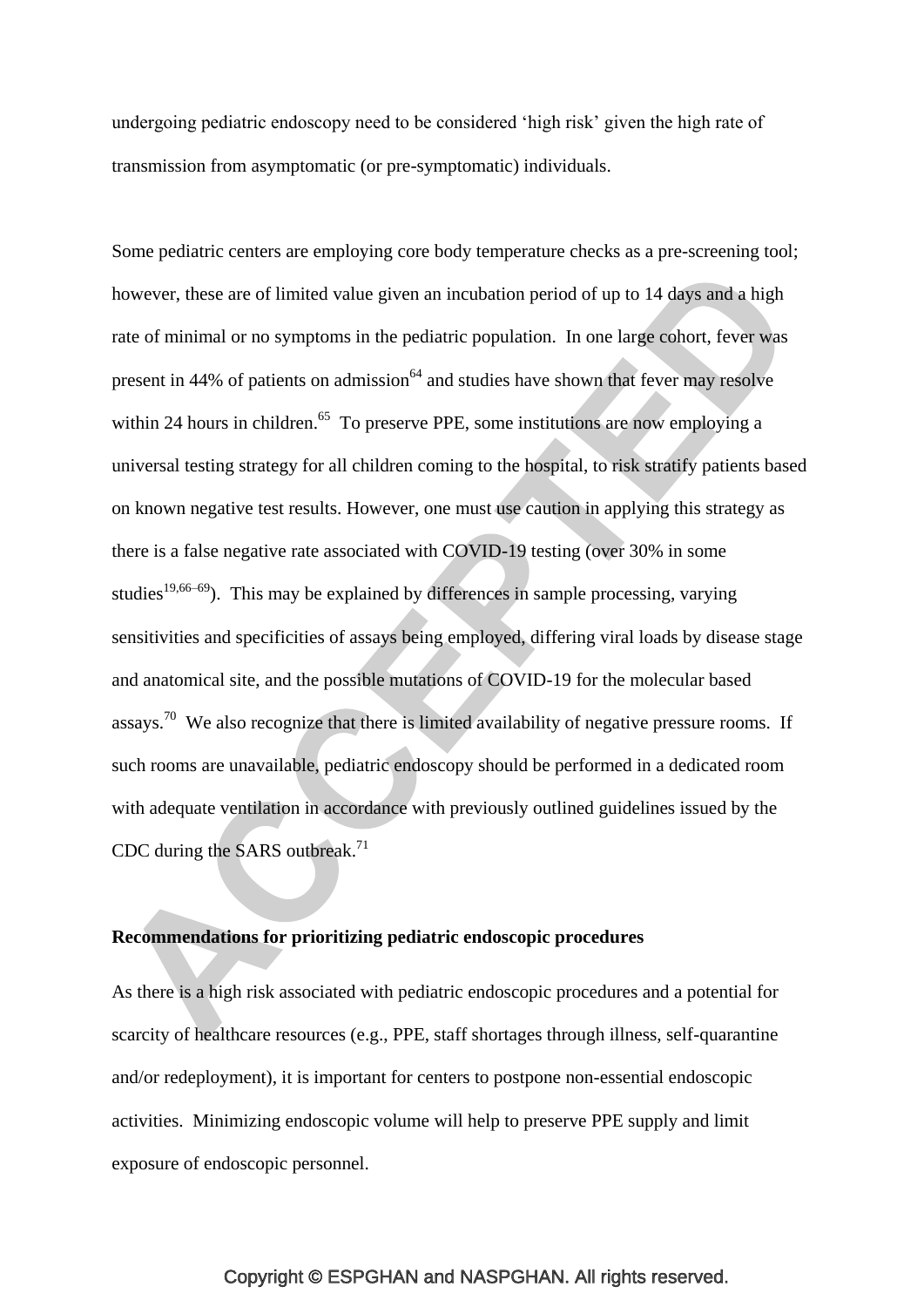Evidence regarding the urgency with which to perform specific pediatric endoscopic procedures and data on patient outcomes associated with delayed procedures is sparse. For each case it is important to weigh the risks and benefits of proceeding with the procedure, including patient symptoms, sick contacts, availability of a negative COVID-19 test, geographic distribution of disease and availability of resources (e.g., PPE, a negative pressure room, endoscopic personnel). In children with known or highly suspected COVID-19 infection, endoscopic procedures should only be performed if essential or emergent and should be performed in a negative pressure room by experienced staff.

**Table 2** outlines a proposed framework for stratifying pediatric endoscopy procedures as **emergent (**procedures that *need to PROCEEED*), **urgent** (*PAUSE, weigh the benefits and risks in deciding whether to proceed*) and **elective** (*POSTPONE procedures*). This framework, which was developed through consensus voting by the NASPGHAN Endoscopy and Procedures Committee ( $n = 31$  members) and current and past Chairs, is meant as a guide to help practitioners decide which procedures are time-sensitive and, if delayed, may negatively impact patient outcomes. This list is neither exhaustive nor prescriptive, thus, each institution will need to decide on their criteria for "essential" pediatric endoscopic procedures, considering resource availability and relevant jurisdictional and institutional rules. If a patient is undergoing a concurrent non-endoscopic procedure, the decision to perform endoscopy should be based solely on the urgency of the endoscopic procedure. If healthcare resources, such as PPE are critically low, procedures will need to be restricted to those that are considered emergent to help preserve PPE supply and the safety of staff should be prioritized. The CDC has provided strategies to help optimize use of PPE under crisis conditions.<sup>72</sup>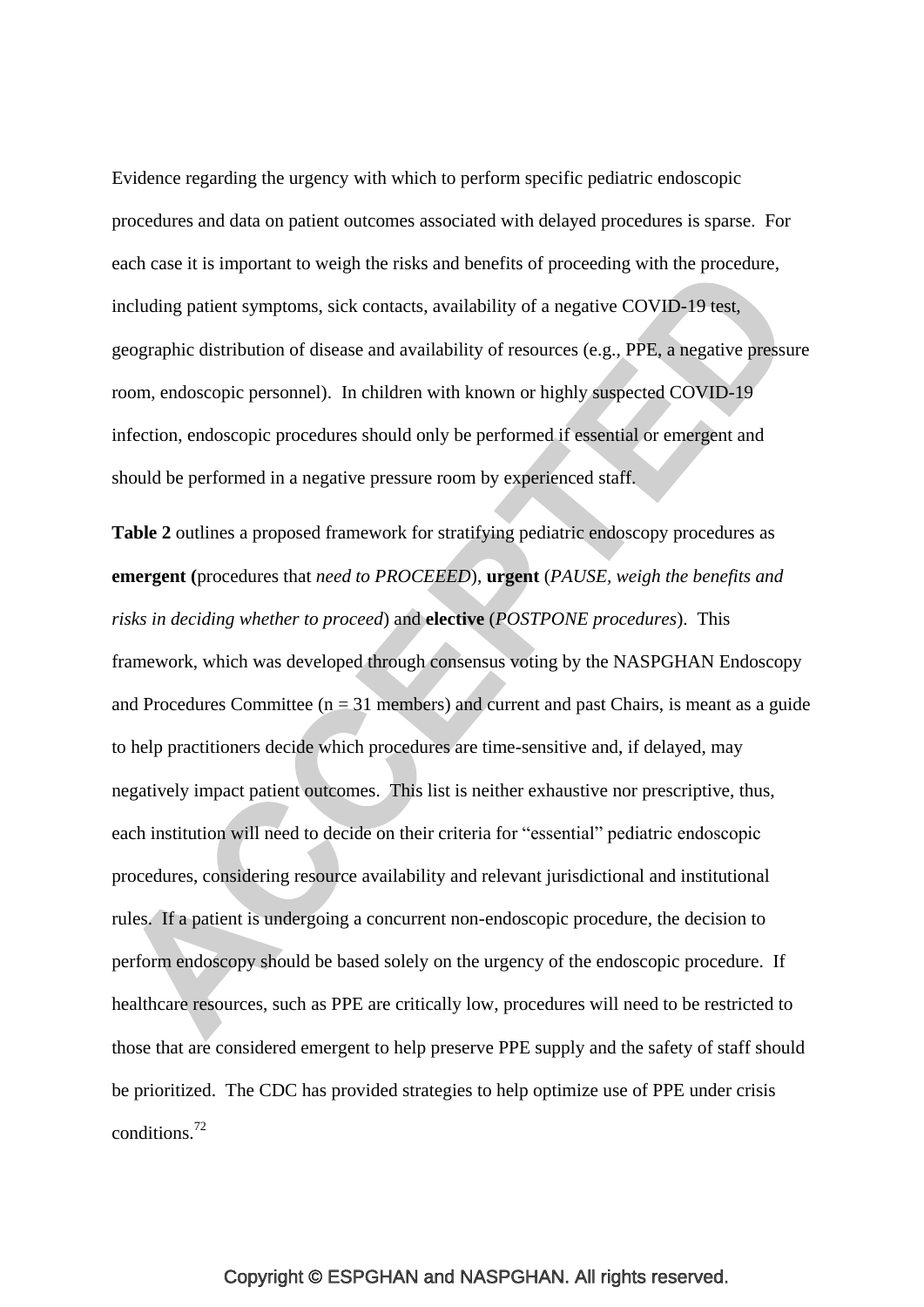Adult endoscopy-related COVID-19 statements have similarly classified procedures.<sup>73,74</sup> The BSG-JAG statement stratified procedures as "needs to continue," "defer until further notice" and "needs discussions."<sup>74</sup> The GI multisociety recommendation (AASLD, AGA, ACG and ASGE) classified procedures as either "urgent/emergent" procedures that should not be delayed and "elective" procedures that should be delayed.<sup>73</sup> Finally, the American College of Surgeons categorized pediatric surgical procedures, including endoscopy, as emergent, urgent and elective cases.<sup>75</sup>

It is recommended that all pediatric endoscopic procedures are reviewed by trained medical personnel to categorize procedures as essential or non-essential and consider alternative means of diagnosis or management (e.g., employing ESPGHAN criteria for diagnosis of celiac disease<sup>76</sup>). Delays in diagnosis and management may have significant impact on patient outcomes and lead to anxiety among patients, caregivers and staff. It is, therefore, important to closely follow children for whom procedures are delayed and ensure timely booking once the immediate impact of the COVID-19 pandemic has eased or passed.

#### **Practical considerations**

In this section, we outline some additional practical recommendations for endoscopy units in COVID-19 outbreak areas where pediatric procedures are performed to minimize the risk of potential exposure and spread of infection to staff, patients and caregivers. Within this section, the term "endoscopy suite" refers to the room in which an endoscopic procedure is performed - it may be within an endoscopy unit, a freestanding procedure room or the operating room.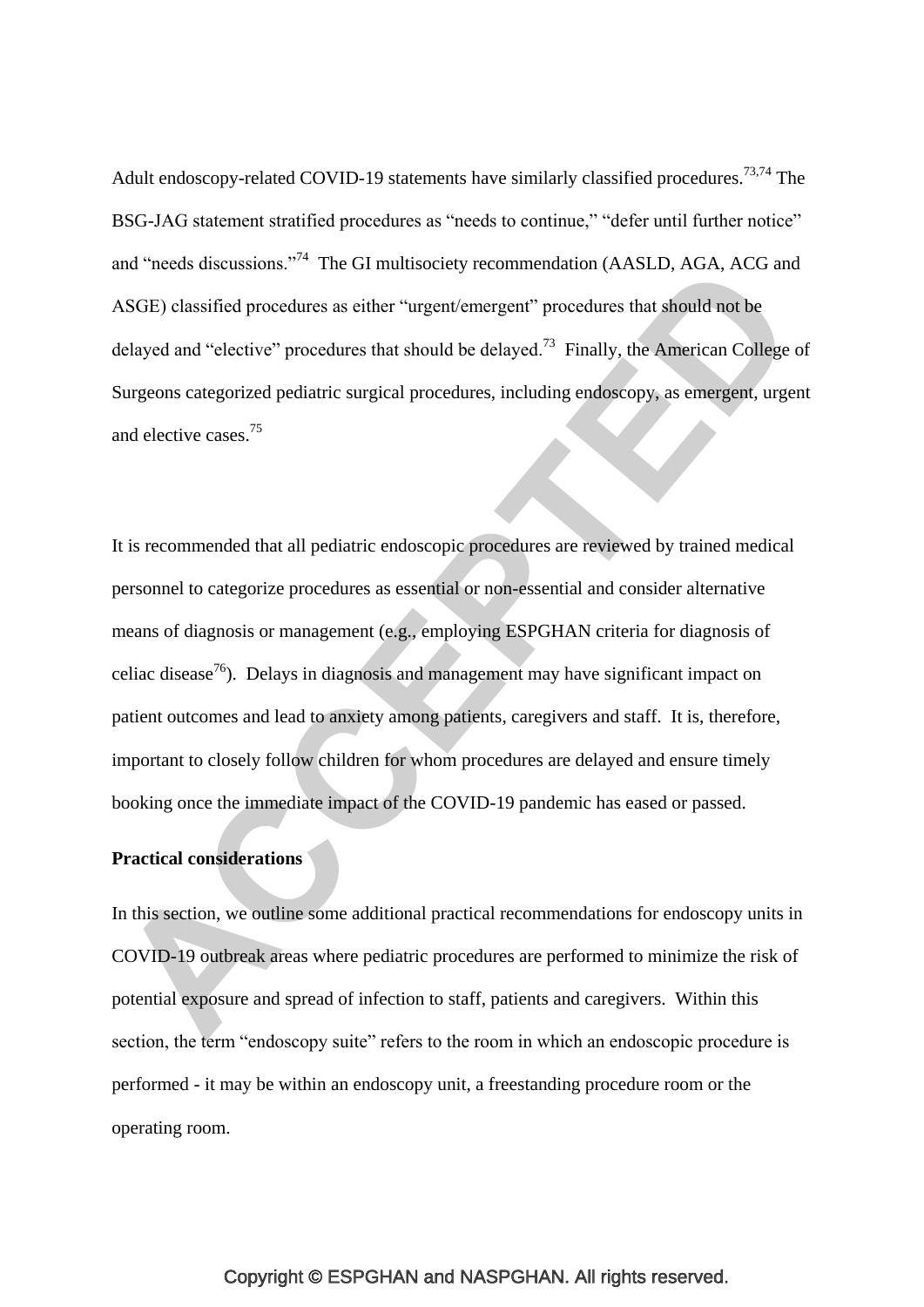#### *Pre-procedure*

- *Triage procedures:* Postpone non-essential endoscopic procedures as outlined above.
- *Plan for essential procedures:* Endoscopy facilities where pediatric procedures are performed should develop a clear plan for providing essential endoscopic procedures during the COVID-19 pandemic.
- *Infection prevention and control:* Endoscopy facilities where pediatric procedures are performed should develop standard operating procedures for COVID-19 infection prevention and control in conjunction with their local infection control team and disseminate these widely among staff members (e.g., hand washing protocols). Consider use of adjunctive educational sessions and visual materials to enhance learning.
- *Risk assessment:* Prior to any endoscopic procedure, patients and caregivers should undergo a risk assessment and stratification, adjusted by evolving local and global epidemiology of COVID-19.
- *Children with highly suspected or confirmed COVID-19 infection:* Consider using separate pre- and post-endoscopy recovery areas or recover in the endoscopy suite.
- *Virtual care:* Consider providing pre- and post-procedure care remotely whenever possible (e.g., conducting rounds using telemedicine<sup>77,78</sup>).
- *Distancing:* During the pre-procedure interview and informed consent process maintain a distance of at least 6 feet (2 meters), consider use of a physical barrier (e.g., glass or plastic) if available and follow institutional recommendations for infection prevention and control.
- *Patient PPE:* Whenever possible, all patients and caregivers entering the endoscopy area should wear respiratory protective equipment (e.g., surgical face mask).<sup>79,80</sup>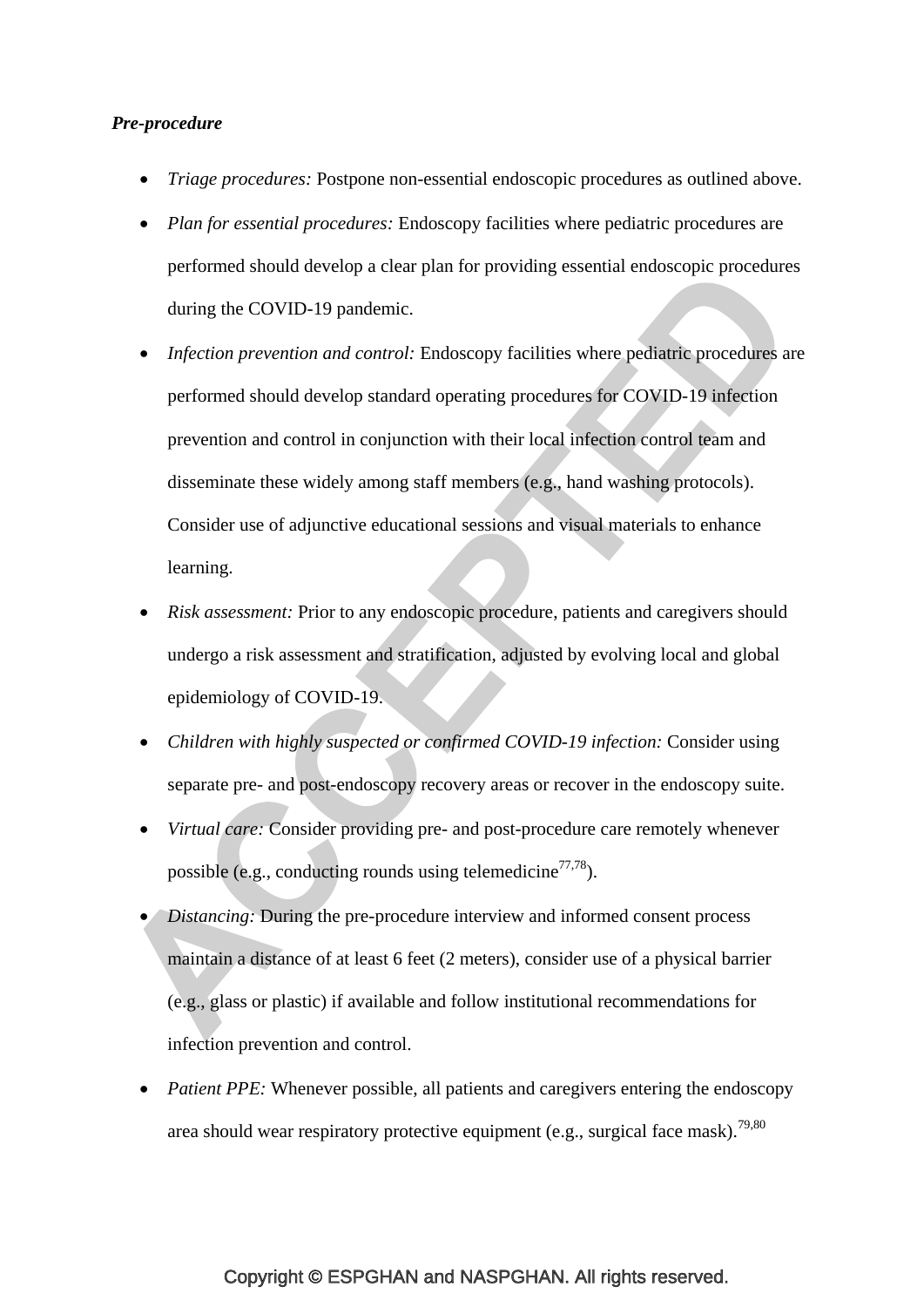• *Caregivers:* Caregivers should not be brought into the endoscopy suite. If it is exceptionally required, they should undergo the same risk assessment as patients.

#### *Intra-procedure*

- *Limit to essential personnel:* Only essential endoscopy personnel (one endoscopist if possible) should be present during cases to minimize exposure and conserve PPE. Minimize staff changeover and room traffic.
- *Intubation/Extubation:* Whenever possible, endoscopy staff should not be in the room during intubation and extubation.
- *Protecting equipment and supplies:* Bring only the minimally required equipment and supplies (e.g., medications) into the endoscopy suite to prevent contamination and resource wastage; consider having a dedicated runner posted outside the endoscopy suite to obtain supplies as needed $81$ ; cover equipment with plastic whenever possible (e.g., keyboards); do not share equipment whenever possible; and clean equipment thoroughly between users – anything in the room should be considered contaminated.
- *Single-use endoscopic devices:* Employ single-use (i.e., disposable) equipment whenever possible.
- *Personal items:* Personnel should limit personal items brought into the endoscopy suite (e.g., phone) and disinfect them post-procedure.
- *Infection prevention and control:* Institutional standard operating procedures for COVID-19 infection prevention and control should be followed (e.g., donning/doffing of PPE; washing of hands with soap and warm water or alcohol-based hand rub for at least 20 seconds (including palms, back of each hand, between fingers, thumbs and under nails $^{82}$ ), before and after all patient interactions, after contact with potentially infectious sources and before and after gowning).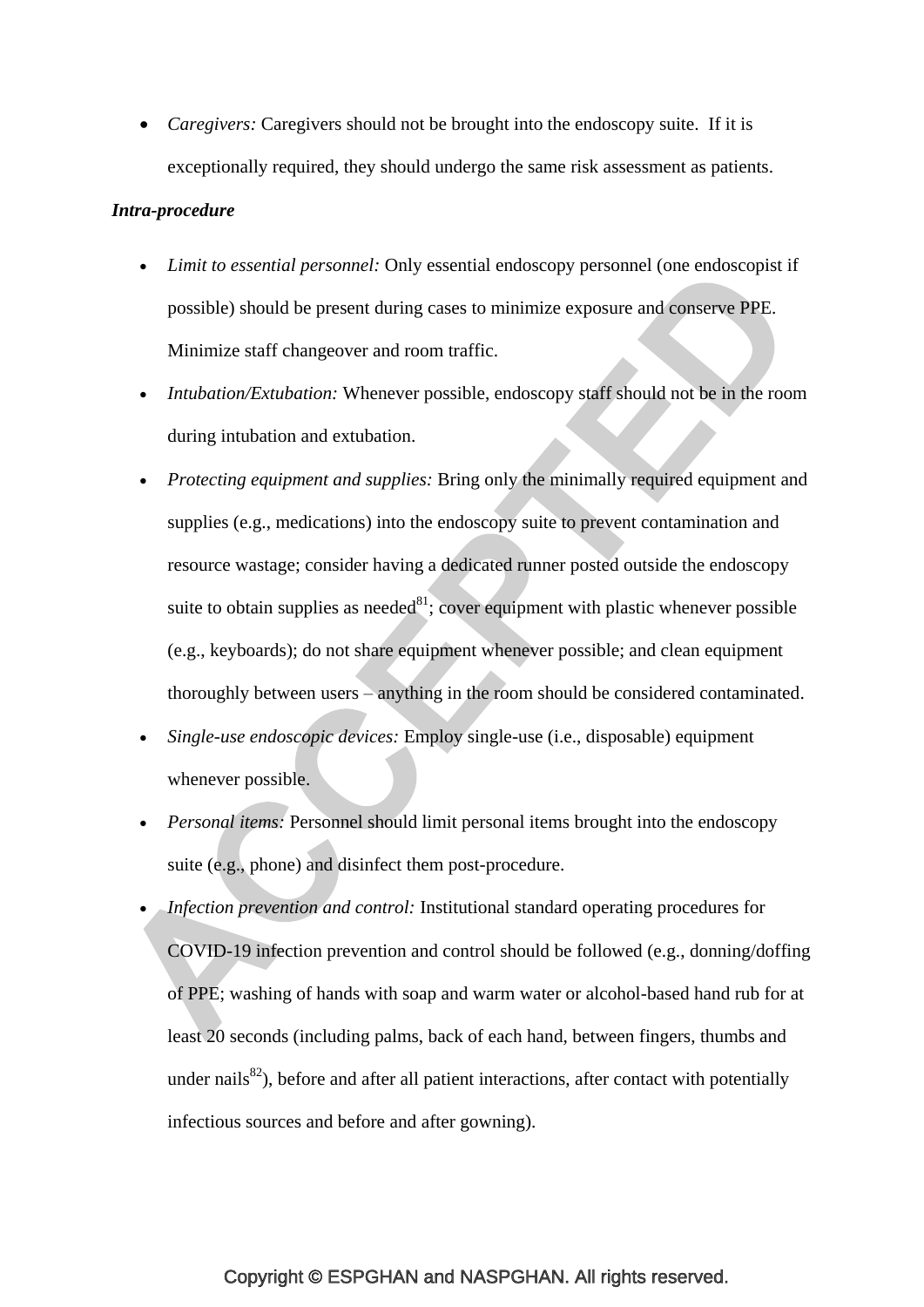- *Adapt endoscopy technique to minimize exposure:* Minimize the use of air/ $CO<sub>2</sub>$  during the procedure to limit generation of aerosol and micro-droplets. Removal of endoscope caps should be avoided as they may cause air and fluid to be released.
- *Biopsy technique:* Applying air suction while removing biopsy forceps (a high aerosol burden) may decrease transmission of infectious agents.<sup>57</sup>
- *Teamwork:* Teamwork and communication are essential to help prevent and control transmission of infection during procedures to reduce risk to the team. Consider implementation of pre-procedure multidisciplinary huddle or time-out to discuss case logistics, potential risks (including verification of patient's COIVD-19 status $^{83}$ ) and agree on a plan that best manages risk, safety and efficiency. Ensure clear and open communication during the procedure.

#### *Post-procedure*

- *Post-procedure debriefs:* Consider implementation of a post-procedure team debrief to provide an opportunity to identify potential areas for improvement.
- *Time between procedures:* The endoscopy suite should be left untouched for an appropriate amount of time between cases for complete air exchange (time to remove 99% of airborne particles), to dissipate any potential aerosolized virus before cleaning is initiated.<sup>84</sup> The time interval is based on the number of air changes per hour as described by the CDC and will be dependent on whether the room is negative pressure, air exchange rates, filtration efficiencies, etc. (usually 30 minutes for negative pressure rooms).<sup>84</sup>
- *Cleaning the endoscopy suite:* The endoscopy suite must be thoroughly cleaned and disinfected using viricidal cleaning agents between endoscopic procedures, including all surfaces in the procedure room followed by proper disinfection.<sup>54,85</sup>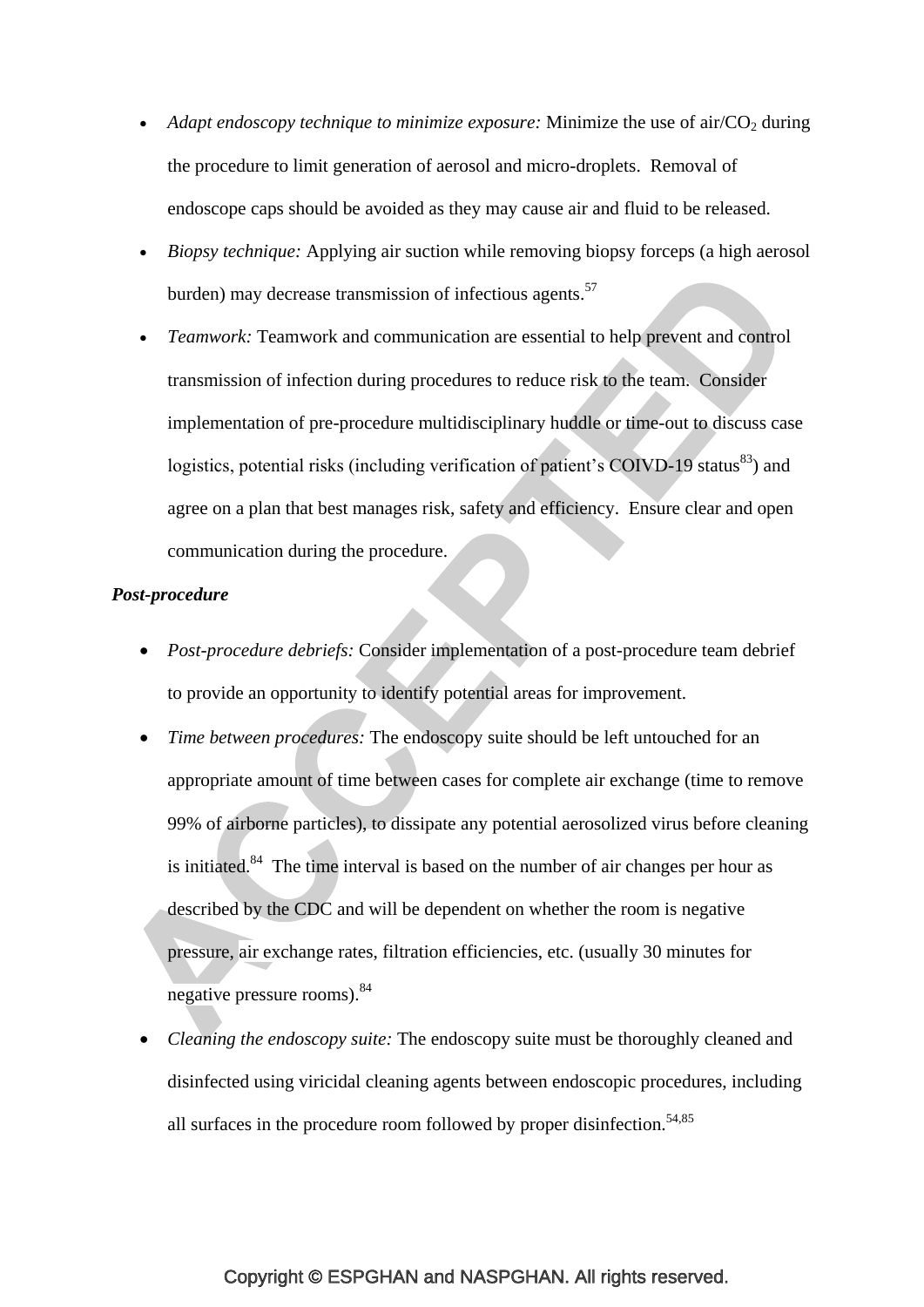- *Endoscope reprocessing:* Reprocess endoscopes and endoscopic accessories according to published guidelines. Standard endoscope reprocessing is sufficient to kill the SARS-CoV-2 virus.<sup>54,85</sup>
- *Symptom follow-up:* Consider contacting patients and their caregivers 7 to 14 days post-procedure to ask about new diagnosis and/or development of symptoms suggestive of COVID-19.

#### *Other consideration*

- Procedures:
	- o *Rebooking postponed procedures*: Institutions should implement a standardized mechanism to ensure non-essential procedures that were cancelled or postponed are tracked and rebooked once the immediate impact of the COVID-19 pandemic has eased or passed. Implementation of a system to classify procedural urgency may help to facilitate this process.
- Personnel:
	- o *Strategically schedule endoscopy personnel:* Assign available personnel strategically to minimize concomitant exposure of those with similar and/or unique skill sets.
	- o *Protect personnel at high risk for COVID-19:* Consider minimizing or eliminating exposure to endoscopy for individuals who are at high risk of COVID-19, including individuals over 65 years of age; those who are immunocompromised or have underlying serious chronic medical conditions, including chronic lung disease, cardiac conditions (e.g., poorly controlled hypertension, coronary artery disease and heart failure), cancer, obesity or diabetes; and possibly pregnant women.  $86-89$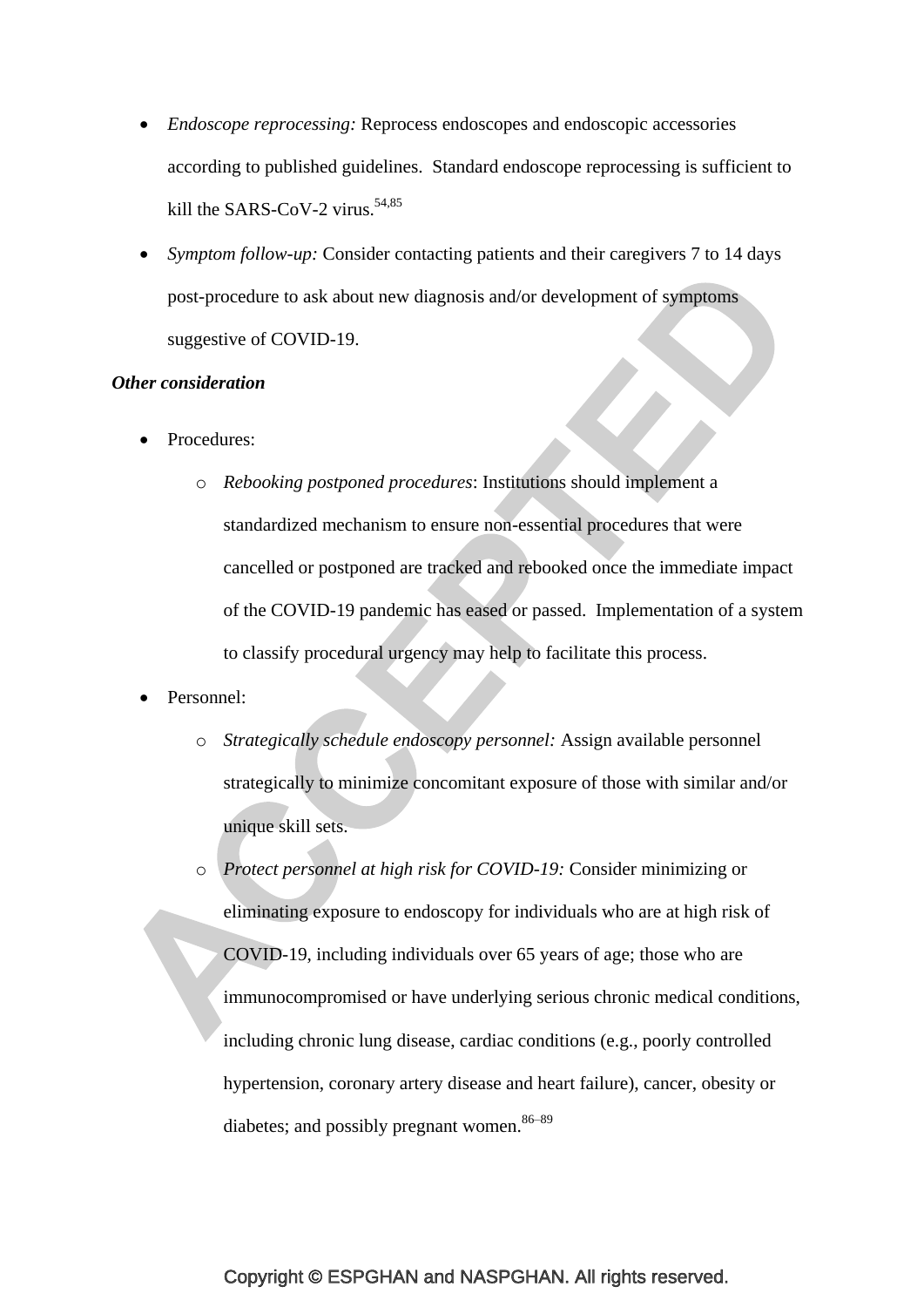- o *Screen health professionals*: Staff should be screened for COVID-19 as per institutional policy. Those with highly suspected or confirmed COVID-19 infection should be isolated.
- o *Training:* All personnel involved in endoscopy must be appropriately informed of infection prevention and control strategies for COVID-19 as per institutional policies.
- Fellows:
	- o *Fellow participation in procedures:* The decision regarding whether to limit fellow participation should be decided at the institutional level. Including trainees in procedures may further limit the availability of PPE, prolong procedure time and expose them to undue risk.
	- o *Fellows' education*: If fellows" participation in endoscopic procedures is limited or stopped during the COVID-19 pandemic, consider supplemental educational strategies such as endoscopy videos, online resources or simulation-based training.<sup>90</sup>

#### **Conclusions**

The aim of the NASPGHAN Endoscopy and Procedures Committee recommendations is to help minimize COVID-19 transmission during the provision of pediatric endoscopic services in order to protect staff, patients and caregivers, and to conserve PPE during this time of critical need. The principles highlighted in this manuscript reflect current limited evidence. As the pandemic evolves, these recommendations will likely need to be updated based on emerging evidence, evolution of testing capabilities, resource limitations, and the evolving geographic distribution and institutional case-burden of COVID-19. Key areas for future research highlighted in this report include: the determination of risk during pediatric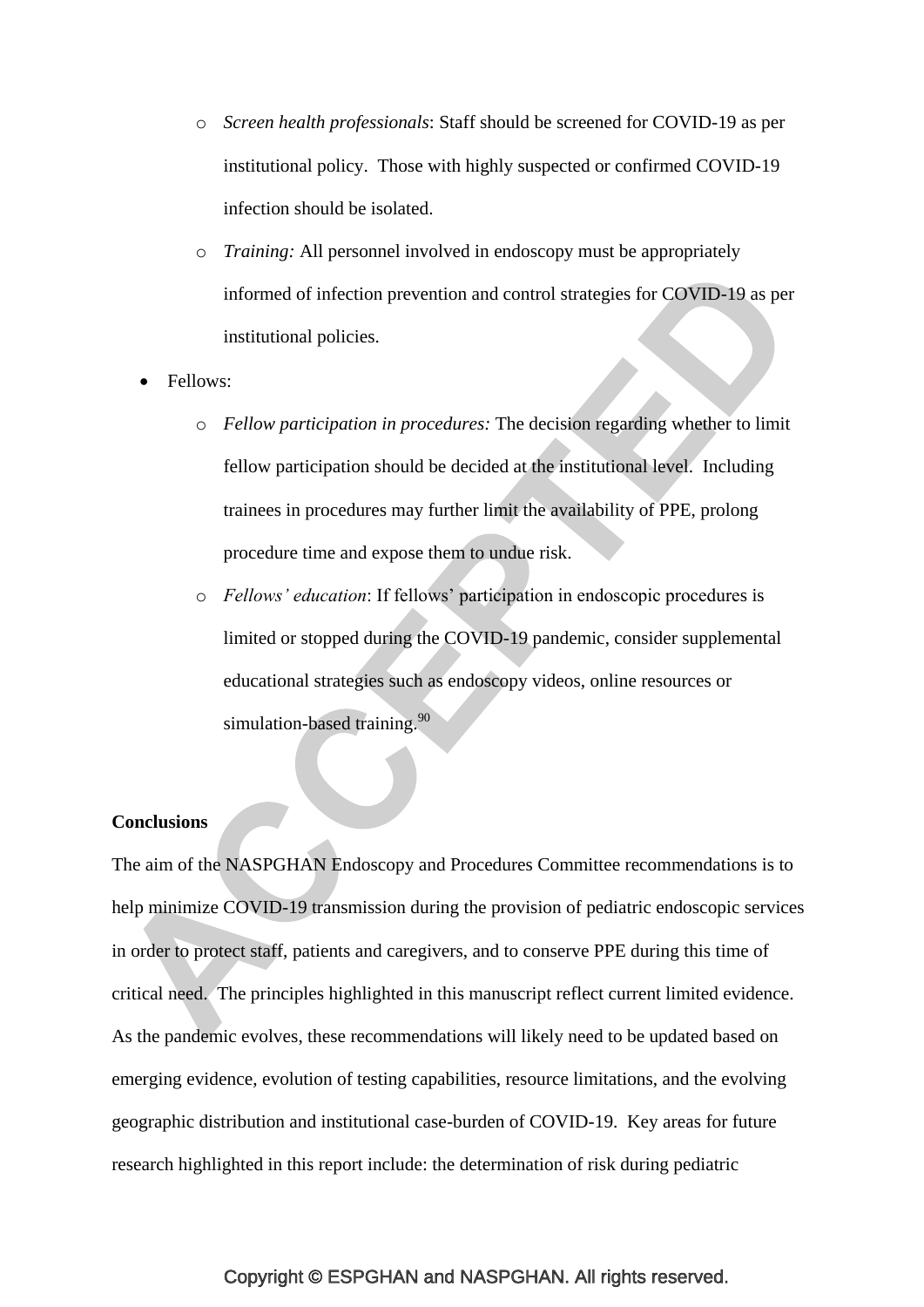endoscopy as it relates to possible fecal-oral transmission, the potential for endoscopic transmission of infection, the use of rapid accurate testing for COVID-19 prior to pediatric endoscopic procedures, and the risk of aerosolization during lower GI procedures performed on pediatric patients.

#### **References**

- 1. Bedford J, Enria D, Giesecke J, et al. COVID-19: Towards controlling of a pandemic. Lancet. 2020;6736(20):1015–8.
- 2. Gorbalenya AE, Baker SC, Baric RS, et al. The species Severe acute respiratory syndrome-related coronavirus: Classifying 2019-nCoV and naming it SARS-CoV-2. Nat Microbiol. 2020;5(4):536–44.
- 3. World Health Organization. Coronavirus disease 2019 (COVID-19): Situation report. World Health Organization website. Published April 6, 2020. Available at: [https://www.who.int/emergencies/diseases/novel-coronavirus-2019/situation-reports/.](https://www.who.int/emergencies/diseases/novel-coronavirus-2019/situation-reports/) Accessed April 7, 2020.
- 4. Luthi S. Surgeon General advises hospitals to cancel elective surgeries. Politico website. Published March 14, 2020. Available from: [https://www.politico.com/news/2020/03/14/surgeon-general-elective-surgeries](https://www.politico.com/news/2020/03/14/surgeon-general-elective-surgeries-coronavirus-129405)[coronavirus-129405.](https://www.politico.com/news/2020/03/14/surgeon-general-elective-surgeries-coronavirus-129405) Accessed April 7, 2020.
- 5. American College of Surgeons. COVID-19: Recommendations for management of elective surgical procedures. American College of Surgeons website. Published March 13, 2020. Available from: [https://www.facs.org/covid-19/clinical-guidance/elective](https://www.facs.org/covid-19/clinical-guidance/elective-surgery)[surgery.](https://www.facs.org/covid-19/clinical-guidance/elective-surgery) Accessed April 7, 2020.
- 6. Centers for Disease Control and Prevention. Interim guidance for healthcare facilities: Preparing for community transmission of COVID-19 in the United States. Centers for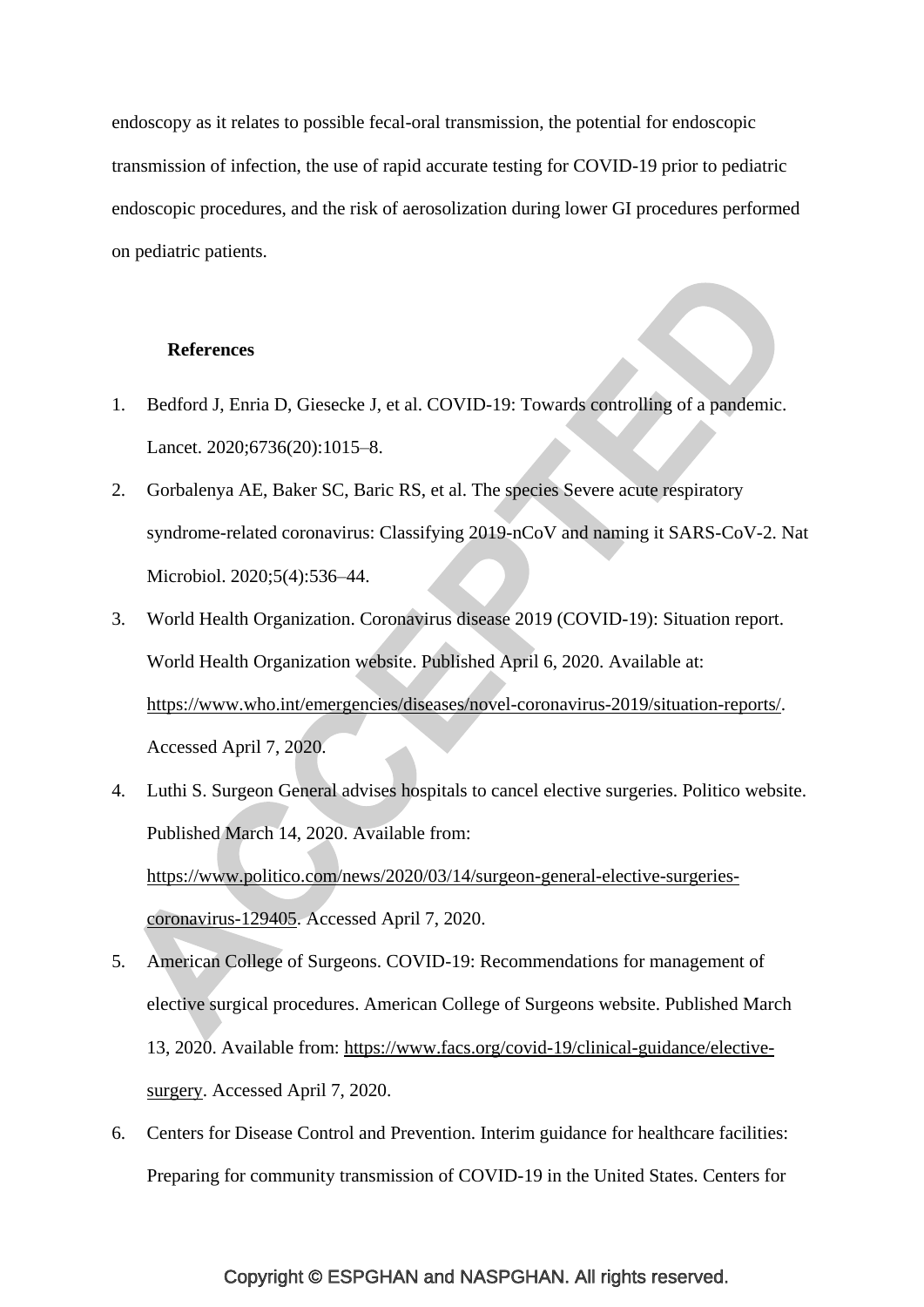Disease Control and Prevention website. Published February 29, 2020. Available from: [https://www.cdc.gov/coronavirus/2019-ncov/healthcare-facilities/guidance-hcf.html.](https://www.cdc.gov/coronavirus/2019-ncov/healthcare-facilities/guidance-hcf.html) Accessed April 7, 2020.

- 7. Central Health Newfoundland. Central Health to reduce elective and non-urgent services and procedures around the region. Central Health Newfoundland website. Published March 19, 2020. Available from: [https://www.centralhealth.nl.ca/post/central-health-to](https://www.centralhealth.nl.ca/post/central-health-to-reduce-elective-and-non-urgent-services-and-procedures-around-the-region)[reduce-elective-and-non-urgent-services-and-procedures-around-the-region.](https://www.centralhealth.nl.ca/post/central-health-to-reduce-elective-and-non-urgent-services-and-procedures-around-the-region) Accessed April 7, 2020.
- 8. Angus H, Williams D, Anderson M, Ontario Ministry of Health. Ramping down elective surgeries and other non-emergent activities. Ontario Hospital Association website. Published March 15, 2020. Available from: [https://www.oha.com/Bulletins/DM%20OH%20CMOH%20memo%20COVID19%20el](https://www.oha.com/Bulletins/DM%20OH%20CMOH%20memo%20COVID19%20elective%20surgery%20(2020-03-15).pdf) [ective%20surgery%20\(2020-03-15\).pdf.](https://www.oha.com/Bulletins/DM%20OH%20CMOH%20memo%20COVID19%20elective%20surgery%20(2020-03-15).pdf) Accessed April 7, 2020.
- 9. American Association for the Study of Liver Diseases, American College of Gastroenterology, American Gastroenterological Association, American Society of Gastrointestinal Endoscopy. Joint GI society message: COVID-19 clinical insights for our community of gastroenterologists and gastroenterology care providers. American Gastroenterological Association website. Published March 15, 2020. Available from: [https://www.gastro.org/press-release/joint-gi-society-message-covid-19-clinical-insights](https://www.gastro.org/press-release/joint-gi-society-message-covid-19-clinical-insights-for-our-community-of-gastroenterologists-and-gastroenterology-care-providers)[for-our-community-of-gastroenterologists-and-gastroenterology-care-providers.](https://www.gastro.org/press-release/joint-gi-society-message-covid-19-clinical-insights-for-our-community-of-gastroenterologists-and-gastroenterology-care-providers) Accessed April 7, 2020.
- 10. Tse F, Borgaonkar M, Leontiadi G. COVID-19: Advice from the Canadian Association of Gastroenterology for endoscopy facilities, as of March 16, 2020. Canadian Association of Gastroenterology website. Published March 16, 2020. Available from: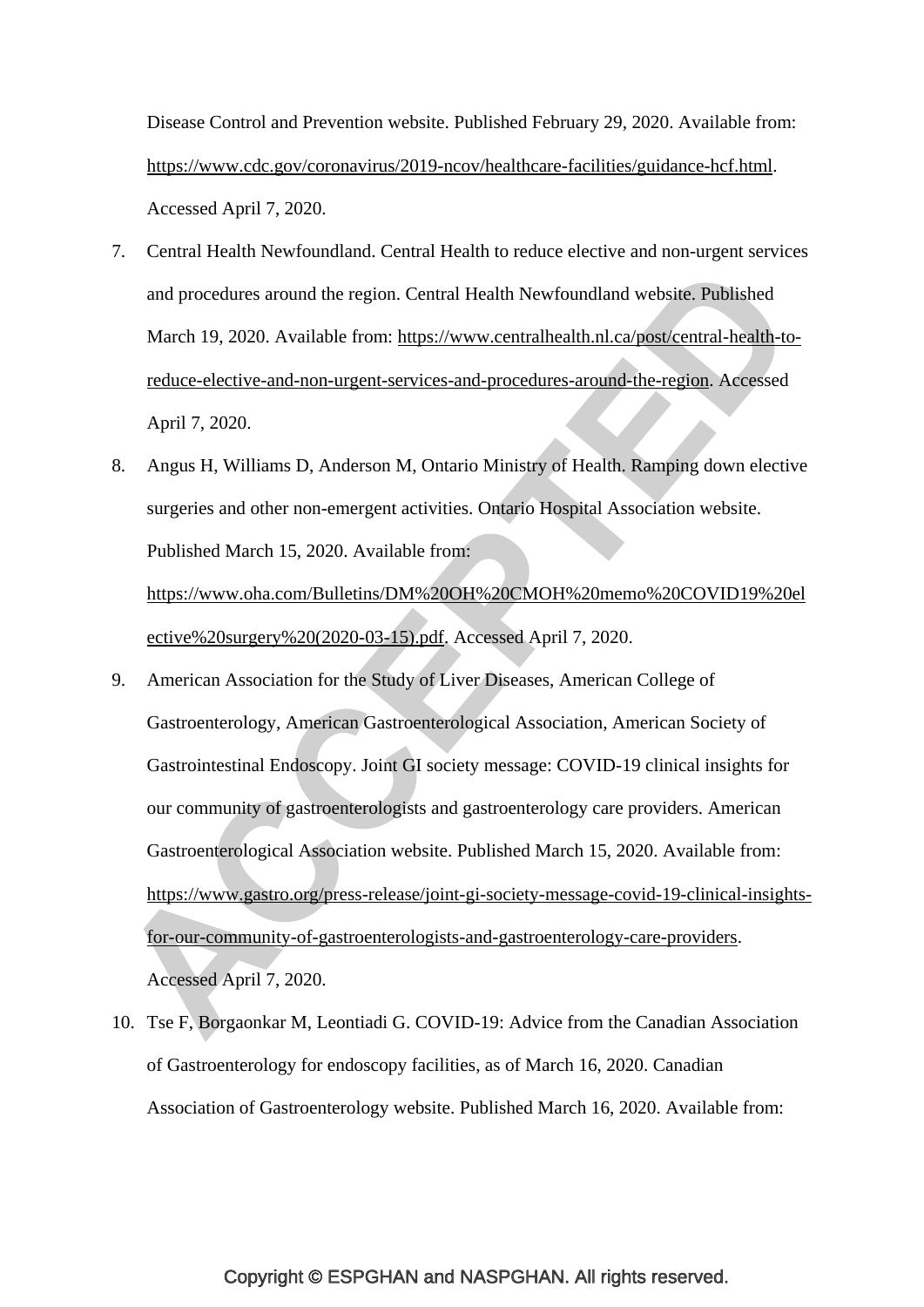[https://www.cag-acg.org/images/publications/CAG-Statement-COVID-&-](https://www.cag-acg.org/images/publications/CAG-Statement-COVID-&-Endoscopy.pdf) [Endoscopy.pdf.](https://www.cag-acg.org/images/publications/CAG-Statement-COVID-&-Endoscopy.pdf) Accessed April 7, 2020.

- 11. Sultan S, Lim JK, Altayar O, et al. AGA Institute rapid recommendations for gastrointestinal procedures during the COVID-19 pandemic Gastroenterology 2020 Mar 31. pii: S0016-5085(20)30458-3. doi: 10.1053/j.gastro.2020.03.072. [Epub ahead of print].
- 12. World Endoscopy Organization. WEO recommendations on digestive endoscopy and the COVID-19 pandemic. World Endoscopy Organization website. Published March 24, 2020. Available from: [http://www.worldendo.org/2020/03/24/weo-advice-on-digestive](http://www.worldendo.org/2020/03/24/weo-advice-on-digestive-endoscopy-and-the-covid-19-pandemic/)[endoscopy-and-the-covid-19-pandemic/.](http://www.worldendo.org/2020/03/24/weo-advice-on-digestive-endoscopy-and-the-covid-19-pandemic/) Accessed April 7, 2020.
- 13. European Society of Gastrointestinal Endoscopy, European Society of Gastroenterology and Endoscopy Nurses and Associates. ESGE and ESGENA Position Statement on gastrointestinal endoscopy and the COVID-19 pandemic. European Society of Gastrointestinal Endoscopy website. Published March 18, 2020. Available from: [https://www.esge.com/esge-and-esgena-position-statement-on-gastrointestinal](https://www.esge.com/esge-and-esgena-position-statement-on-gastrointestinal-endoscopy-and-the-covid-19-pandemic/)[endoscopy-and-the-covid-19-pandemic/.](https://www.esge.com/esge-and-esgena-position-statement-on-gastrointestinal-endoscopy-and-the-covid-19-pandemic/) Accessed April 7, 2020.
- 14. British Society of Gastroenterology, Joint Advisory Group on Gastrointestinal Endoscopy. BSG-JAG summary recommendations for PPE in endoscopy: "Protecting staff, patients and the PPE supply chain." British Society of Gastroenterology website. Published April 7, 2020. Available from: [https://www.bsg.org.uk/covid-19-advice/bsg](https://www.bsg.org.uk/covid-19-advice/bsg-jag-summary-recommendations-for-ppe-in-endoscopy-protecting-staff-patients-and-the-ppe-supply-chain)[jag-summary-recommendations-for-ppe-in-endoscopy-protecting-staff-patients-and-the](https://www.bsg.org.uk/covid-19-advice/bsg-jag-summary-recommendations-for-ppe-in-endoscopy-protecting-staff-patients-and-the-ppe-supply-chain)[ppe-supply-chain.](https://www.bsg.org.uk/covid-19-advice/bsg-jag-summary-recommendations-for-ppe-in-endoscopy-protecting-staff-patients-and-the-ppe-supply-chain) Accessed April 7, 2020.
- 15. Tran K, Cimon K, Severn M, et al. Aerosol generating procedures and risk of transmission of acute respiratory infections to healthcare workers: A systematic review. PLoS One. 2012;7(4):e35797.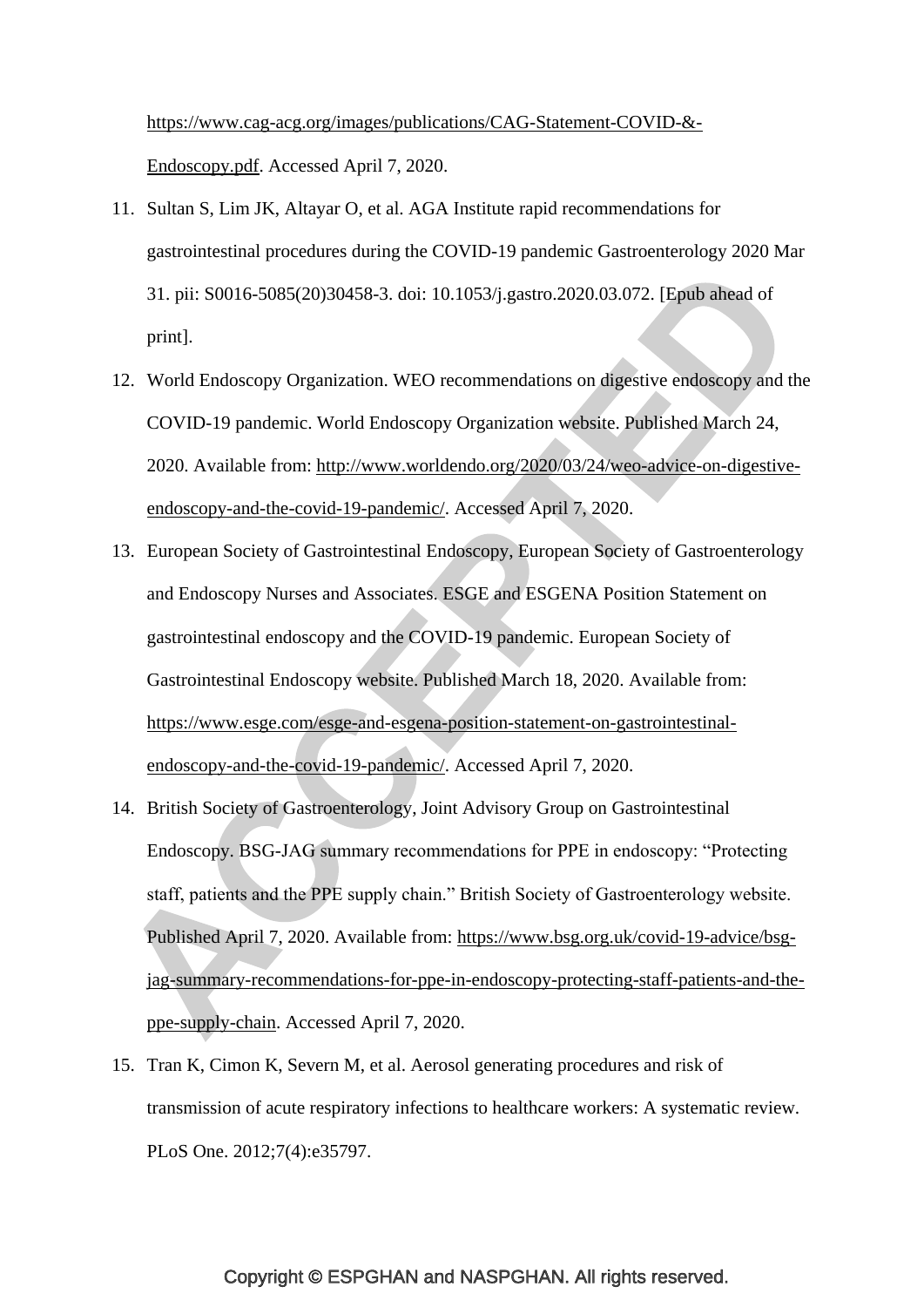- 16. Zou L, Ruan F, Mingxing H, et al. SARS-CoV-2 viral load in upper respiratory specimens of infected patients. N Engl J Med. 2020;382:1177–9.
- 17. Lu X, Zhang L, Du H, et al. SARS-CoV-2 infection in children. N Engl J Med. 2020 Mar 18. doi: 10.1056/NEJMc2005073. [Epub ahead of print].
- 18. Kelvin AA, Halperin S. COVID-19 in children: The link in the transmission chain. Lancet Infect Dis. 2020;2(20):2019–20.
- 19. Chan JFW, Yuan S, Kok KH, et al. A familial cluster of pneumonia associated with the 2019 novel coronavirus indicating person-to-person transmission: A study of a family cluster. Lancet. 2020;395(10223):514–23.
- 20. Bai Y, Yao L, Wei T, et al. Presumed asymptomatic carrier transmission of COVID-19. JAMA. 2020 Feb 21. doi: 10.1001/jama.2020.2565. [Epub ahead of print].
- 21. World Health Organization. Report of the WHO-China Joint Mission on Coronavirus Disease 2019 (COVID-19). World Health Organization website. Published February 16- 24, 2020. Available from: [https://www.who.int/docs/default-source/coronaviruse/who](https://www.who.int/docs/default-source/coronaviruse/who-china-joint-mission-on-covid-19-final-report.pdf)[china-joint-mission-on-covid-19-final-report.pdf.](https://www.who.int/docs/default-source/coronaviruse/who-china-joint-mission-on-covid-19-final-report.pdf) Accessed April 7, 2020.
- 22. Wai P, Chiu Y, Ng SC, et al. Practice of endoscopy during COVID-19 pandemic: Position statements of the Asian Pacific Society for Digestive Endoscopy (APSDE-COVID statements). Gut. 2020 Apr 2. pii: gutjnl-2020-321185. doi: 10.1136/gutjnl-2020-321185. [Epub ahead of print].
- 23. Dong Y, Mo X, Hu Y, et al. Epidemiological characteristics of 2143 pediatric patients with 2019 coronavirus disease in China. Pediatrics. 2020 Mar 16. pii: e20200702. doi: 10.1542/peds.2020-0702. [Epub ahead of print].
- 24. Su L, Ma X, Yu H, et al. The different clinical characteristics of corona virus disease cases between children and their families in China - the character of children with COVID-19. Emerg Microbes Infect. 2020;9(1):707–13.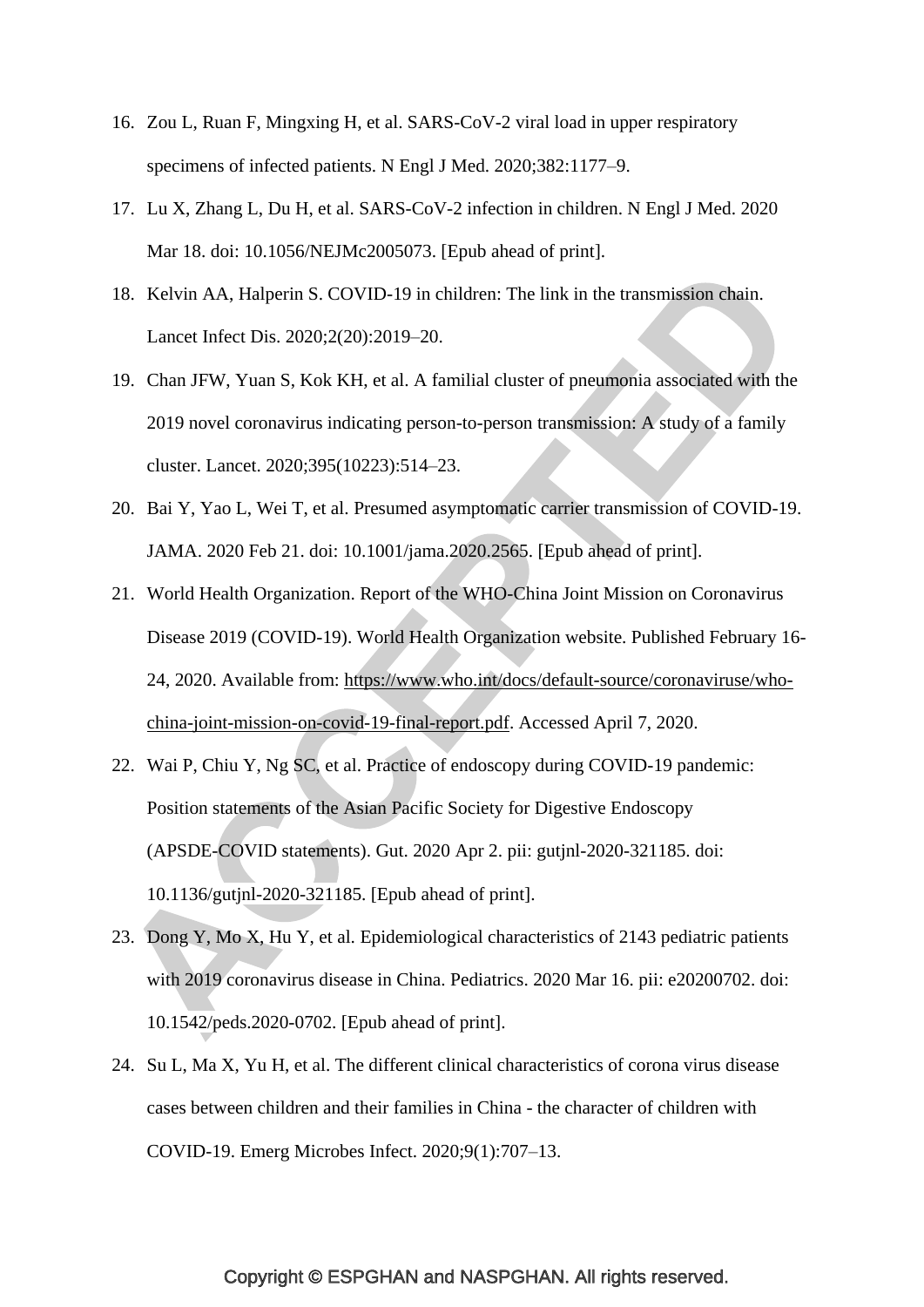- 25. Qiu H, Wu J, Hong L, et al. Clinical and epidemiological features of 36 children with coronavirus disease 2019 (COVID-19) in Zhejiang, China: An observational cohort study. Lancet Infect Dis. 2020 Mar 25. pii: S1473-3099(20)30198-5. doi: 10.1016/S1473-3099(20)30198-5. [Epub ahead of print].
- 26. Cruz A, Zeichner S. COVID-19 in children: Initial characterization of the pediatric disease. Pediatrics. 2020 Mar 16. pii: e20200834. doi: 10.1542/peds.2020-0834. [Epub ahead of print].
- 27. Jiatong S, Lanqin L, Wenjun L. COVID-19 epidemic: Disease characteristics in children. J Med Virol. 2020 Mar 31. doi: 10.1002/jmv.25807. [Epub ahead of print].
- 28. Kramer R, Lerner DG, Lightdale JR, Walsh CM. Variation in quality metric tracking across pediatric endoscopy programs: Is it time for national consensus and national registries? Gastrointest Endosc. 2019;89(6S):AB67 (Abstract 289).
- 29. ASGE Standards of Practice Committee, Lightdale JR, Acosta R, et al. Modifications in endoscopic practice for pediatric patients. Gastrointest Endosc. 2014;79(5):699–710.
- 30. Gilger MA, Gold BD. Pediatric endoscopy: New information from the PEDS-CORI project. Curr Gastroenterol Rep. 2005;7(3):234–9.
- 31. Thomson M, Tringali A, Dumonceau J, et al. Paediatric gastrointestinal endoscopy: European Society for Paediatric Gastroenterology Hepatology and Nutrition and European Society of Gastrointestinal Endoscopy guidelines. J Pediatr Gastroenterol Nutr. 2017;64(1):133–53.
- 32. Cheung K, Hung I, Chan P, et al. Gastrointestinal manifestations of SARS-CoV-2 infection and virus load in fecal samples from the Hong Kong cohort and systematic review and meta-analysis. Gastroenterology. 2020 Apr 3. pii: S0016-5085(20)30448-0. doi: 10.1053/j.gastro.2020.03.065. [Epub ahead of print].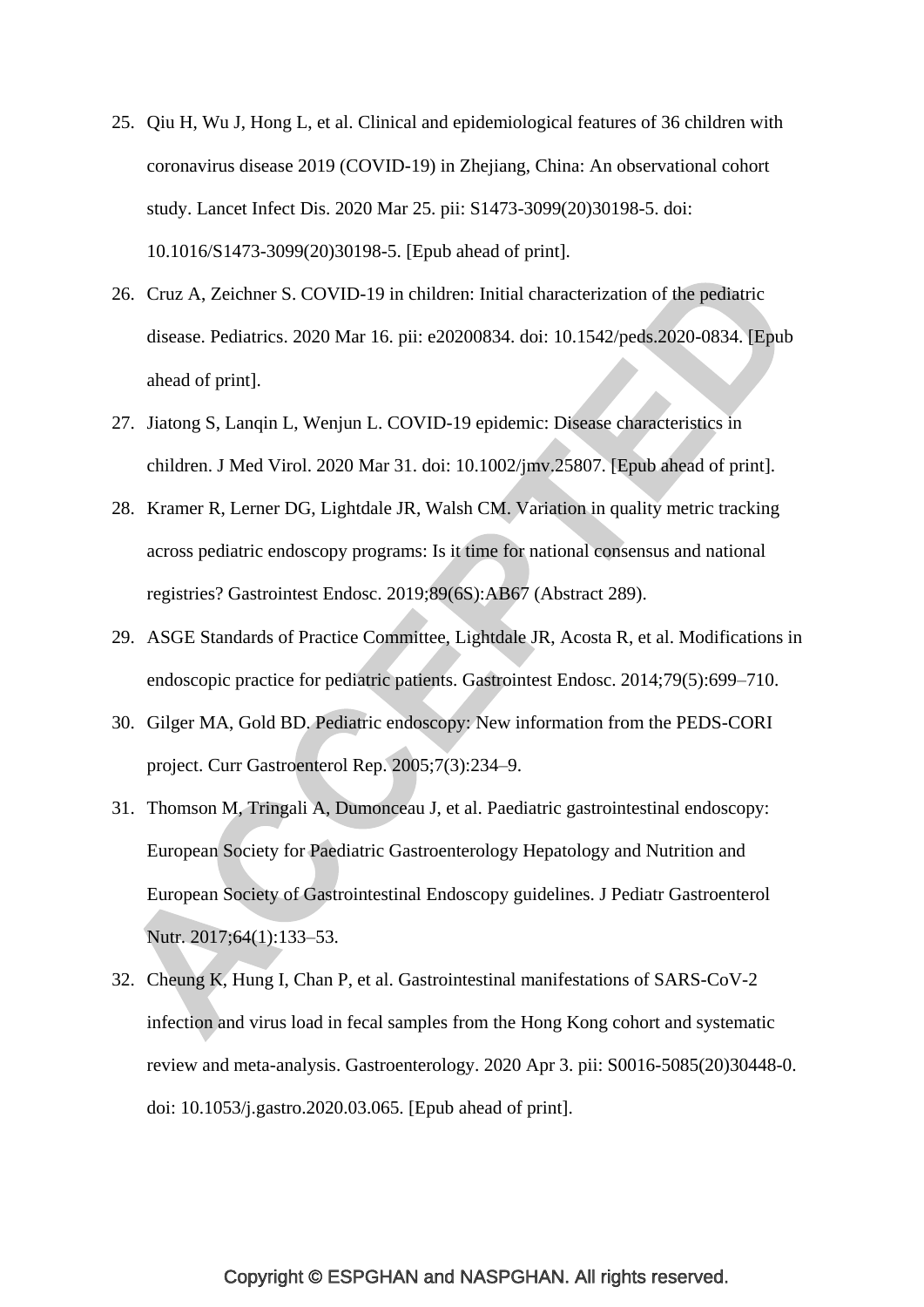- 33. Zhang Y, Zhang X, Liu L, et al. Suggestions for infection prevention and control in digestive endoscopy during current 2019-nCoV pneumonia outbreak in Wuhan, Hubei province, China. Endoscopy. 2020;52(04):312–4.
- 34. Murray KF, Gold BD, Shamir R, et al. COVID-19 and the pediatric gastroenterologist. J Pediatr Gastroenterol Nutr. 2020 Mar 31. doi: 10.1097/MPG.0000000000002730. [EPub ahead of print].
- 35. Pan L, Mu M, Ren HG, Yang P. Clinical characteristics of COVID-19 patients with digestive symptoms in Hubei, China: A descriptive, cross-sectional, multicenter study. Am J Gastroenterol. 2020 Mar 18. [EPub ahead of print].
- 36. Turner D, Griffiths AM. Acute severe ulcerative colitis in children: A systematic review. Inflamm Bowel Dis. 2011;17(1):440–9.
- 37. Pigneur B, Seksik P, Viola S, et al. Natural history of Crohn"s disease: Comparison between childhood- and adult-onset disease. Inflamm Bowel Dis. 2010;16(6):953–61.
- 38. Carroll MW, Kuenzig ME, Mack DR, et al. The impact of inflammatory bowel disease in Canada 2018: Children and adolescents with IBD. J Can Assoc Gastroenterol. 2019;2(Suppl 1):S49–67.
- 39. Kramer RE, Lerner DG, Lin T, et al. Management of ingested foreign bodies in children: A Clinical Report of the NASPGHAN Endoscopy Committee. J Pediatr Gastroenterol Nutr. 2015;60(4):562–74.
- 40. Litovitz TL, Klein-Schwartz W, White S, et al. 2000 Annual report of the American Association of Poison Control Centers Toxic Exposure Surveillance System. Am J Emerg Med. 2001;19(5):337–95.
- 41. Li Q, Guan X, Wu P, et al. Early transmission dynamics in Wuhan, China, of novel coronavirus-infected pneumonia. N Engl J Med. 2020;382(13):1199–1207.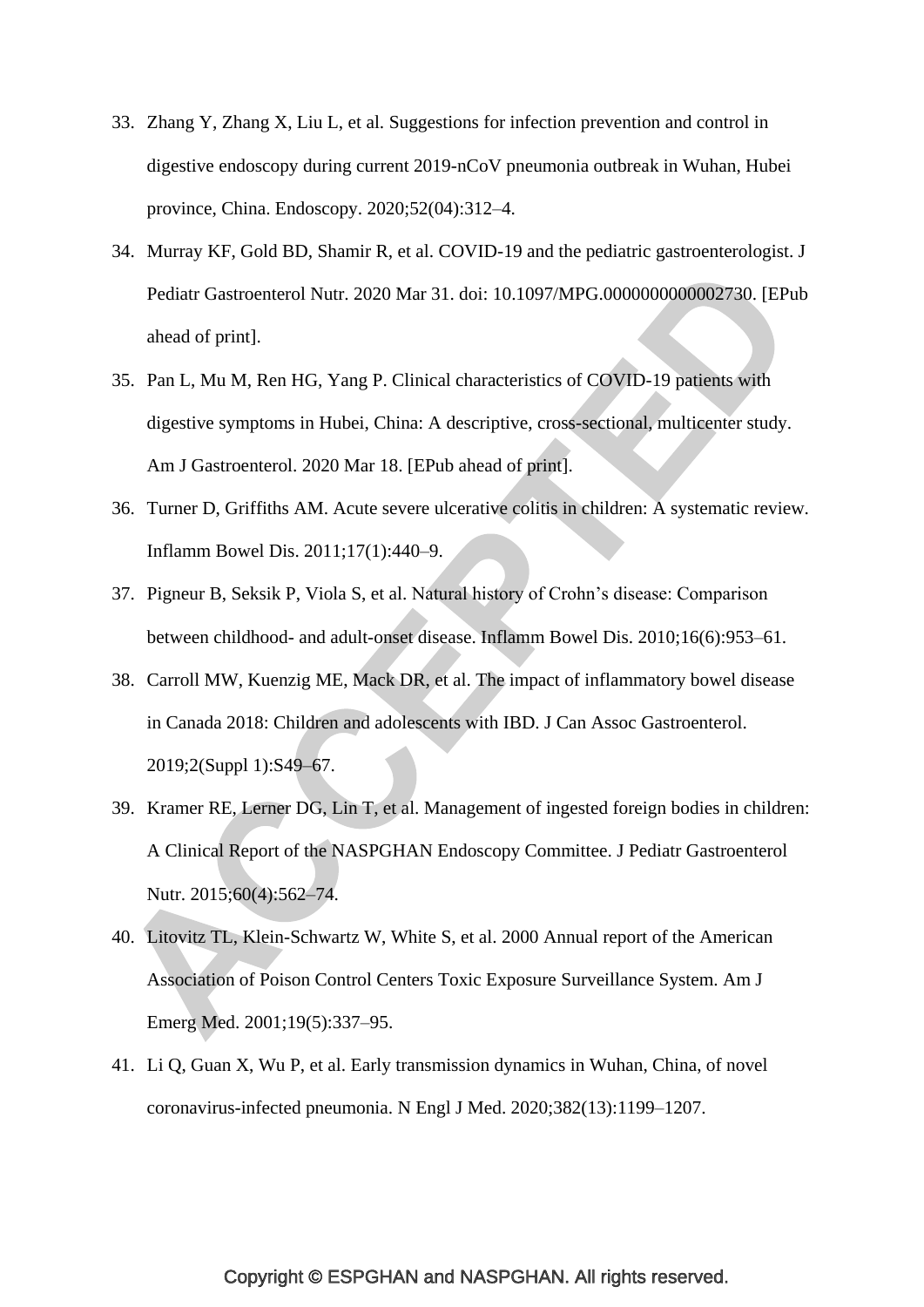- 42. Tang JW, Li Y, Eames I, et al. Factors involved in the aerosol transmission of infection and control of ventilation in healthcare premises. J Hosp Infect. 2006;64(2):100–14.
- 43. Booth TF, Kournikakis B, Bastien N, et al. Detection of airborne severe acute respiratory syndrome (SARS) coronavirus and environmental contamination in SARS outbreak units. J Infect Dis. 2005;191(9):1472–7.
- 44. van Doremalen N, Bushmaker T, Morris D, et al. Aerosol and surface stability of SARS-CoV-2 as compared with SARS-CoV-1. N Engl J Med. 2020 Mar 17. doi: 10.1056/NEJMc2004973. [Epub ahead of print].
- 45. Santarpia JL, Rivera DN, Herrera V, et al. Transmission potential of SARS-CoV-2 in viral shedding observed at the University of Nebraska Medical Center. medRxiv. 2020 Mar 26. doi: 10.1101/2020.03.23.20039446. [Preprint].
- 46. Xing Y, Ni W, Wu Q, et al. Prolonged presence of SARS-CoV-2 in feces of pediatric patients during the convalescent phase. medRxiv. 2020 Mar 13. doi: 10.1101/2020.03.11.20033159. [Preprint].
- 47. Xu Y, Li X, Zhu B, et al. Characteristics of pediatric SARS-CoV-2 infection and potential evidence for persistent fecal viral shedding. Nat Med. 2020 Mar 13. doi: 10.1038/s41591-020-0817-4. [Epub ahead of print].
- 48. Chen Y, Chen L, Deng Q, et al. The presence of SARS-CoV-2 RNA in feces of COVID-19 patients. J Med Virol. 2020 Apr 3. doi: 10.1002/jmv.25825. [Epub ahead of print].
- 49. Ye M, Wysocki J, William J, et al. Glomerular localization and expression of angiotensin-converting enzyme 2 and angiotensin-converting enzyme: Implications for albuminuria in diabetes. J Am Soc Nephrol. 2006;17(11):3067–75.
- 50. Gu J, Han B, Wang J. COVID-19: Gastrointestinal manifestations and potential fecaloral transmission. Gastroenterology. 2020 Mar 3. pii: S0016-5085(20)30281-X. doi: 10.1053/j.gastro.2020.02.054. [Epub ahead of print].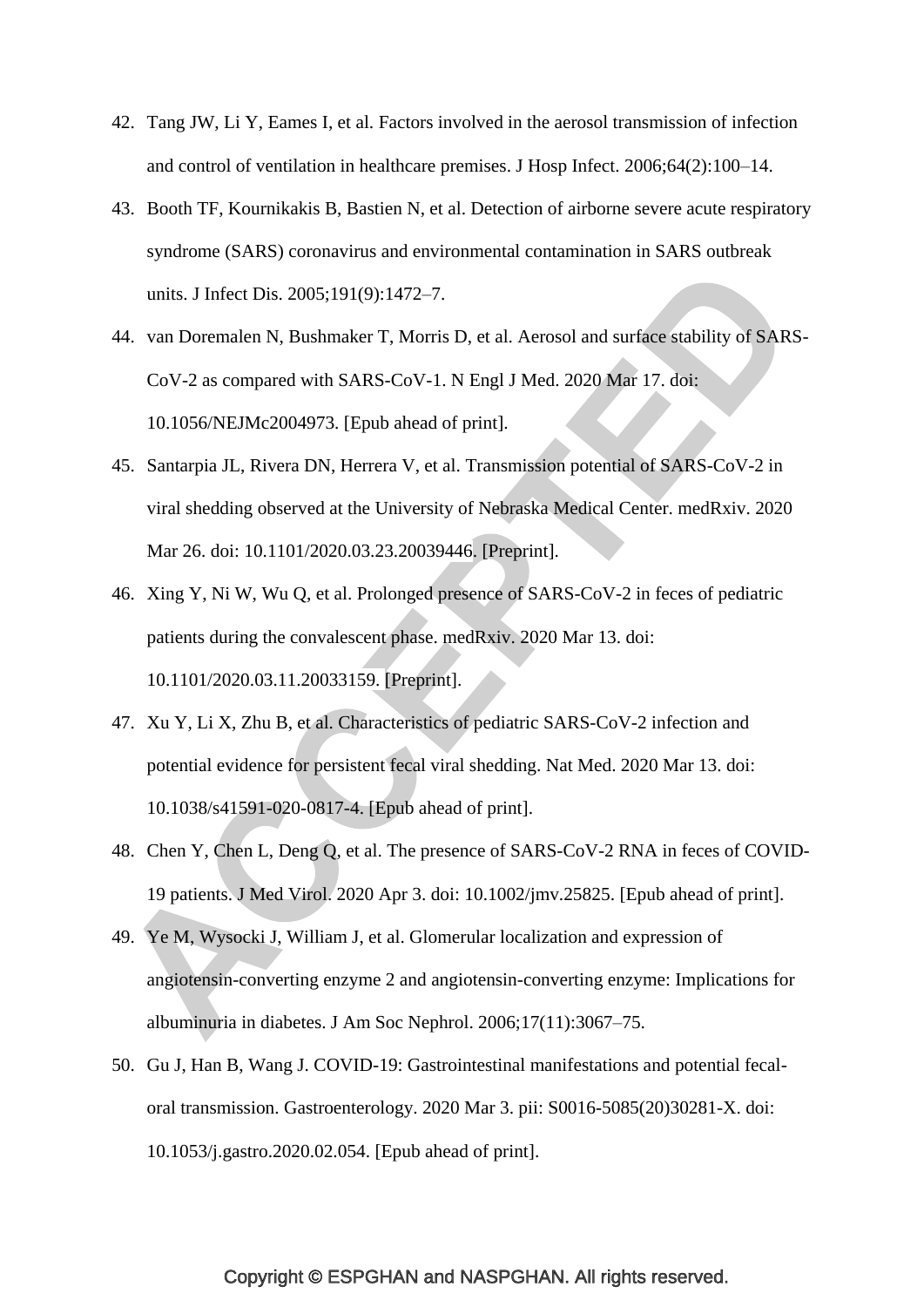- 51. Liu Y, Ning Z, Chen Y, Guo M, Liu Y, Gali NK et al. Aerodynamic Characteristics and Liu Y, Ning Z, Chen Y, et al. Aerodynamic characteristics and RNA concentration of SARS-CoV-2 aerosol in Wuhan hospitals during COVID-19 outbreak. bioRxiv. 2020 Mar 10. doi: 10.1101/2020.03.08.982637. [Preprint].
- 52. Zhang W, Du RH, Li B, et al. Molecular and serological investigation of 2019-nCoV infected patients: Implication of multiple shedding routes. Emerg Microbes Infect. 2020;9(1):386–9.
- 53. Food and Drug Administration. Fecal microbiota for transplantation: Safety alert regarding additional safety protections pertaining to SARS-CoV-2 and COIVD-19. Food and Drug Administration website. Published March 23, 2020. Available from: [https://www.fda.gov/safety/medical-product-safety-information/fecal-microbiota](https://www.fda.gov/safety/medical-product-safety-information/fecal-microbiota-transplantation-safety-alert-regarding-additional-safety-protections-pertaining)[transplantation-safety-alert-regarding-additional-safety-protections-pertaining.](https://www.fda.gov/safety/medical-product-safety-information/fecal-microbiota-transplantation-safety-alert-regarding-additional-safety-protections-pertaining) Accessed April 7, 2020.
- 54. Repici A, Maselli R, Colombo M, et al. Coronavirus (COVID-19) outbreak: What the department of endoscopy should know. Gastrointest Endosc. 2020 Mar 14. pii: S0016- 5107(20)30245-5. doi: 10.1016/j.gie.2020.03.019. [Epub ahead of print].
- 55. Wang D, Hu B, Hu C, et al. Clinical characteristics of 138 hospitalized patients with 2019 novel coronavirus-infected pneumonia in Wuhan, China. JAMA. 2020;323(11):1061–9.
- 56. American Association for the Study of Liver Diseases, American College of Gastroenterology, American Gastroenterological Association, American Society of Gastrointestinal Endoscopy. Joint GI Society statement: COVID-19 use of personal protective equipment in GI Endoscopy. American College of Gastroenterology website. Published April 1, 2020. Available from: [https://gi.org/2020/04/01/joint-gi-society](https://gi.org/2020/04/01/joint-gi-society-message-on-ppe-during-covid-19/)[message-on-ppe-during-covid-19/.](https://gi.org/2020/04/01/joint-gi-society-message-on-ppe-during-covid-19/) Accessed April 7, 2020.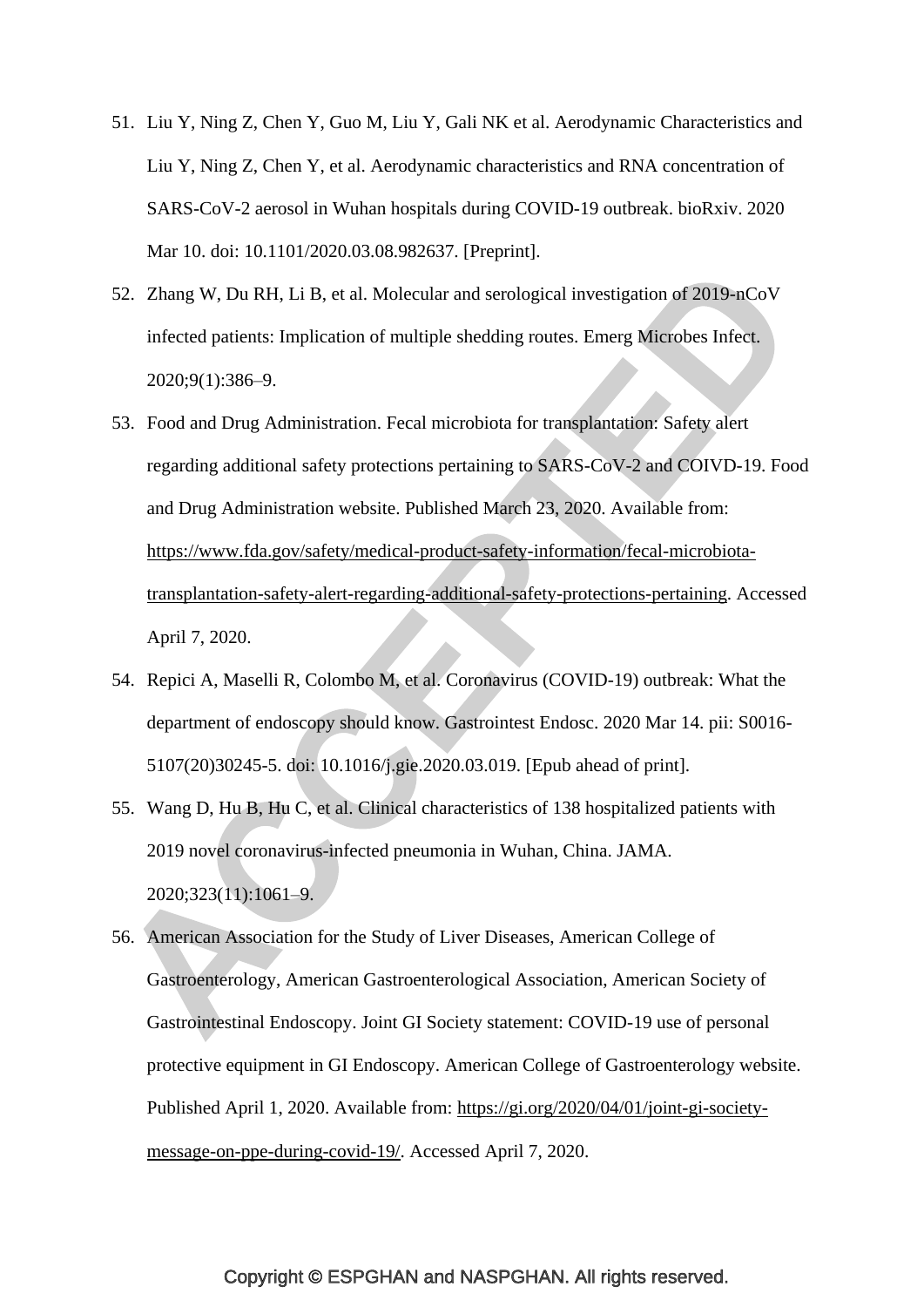- 57. Vavricka SR, Tutuian R, Imhof A, et al. Air suctioning during colon biopsy forceps removal reduces bacterial air contamination in the endoscopy suite. Endoscopy. 2010;42(9):736–41.
- 58. Lie SA, Wong SW, Wong LT, et al. Practical considerations for performing regional anesthesia: Lessons learned from the COVID-19 pandemic. Can J Anaesth. 2020 Mar 24. doi: 10.1007/s12630-020-01637-0. [Epub ahead of print].
- 59. Cai J, Sun W, Huang J, et al. Indirect virus transmission in cluster of COVID-19 cases, Wenzhou, China, 2020. Emerg Infect Dis. 2020 Mar 12. doi: 10.3201/eid2606.200412. [Epub ahead of print].
- 60. Centers for Disease Control and Prevention. Interim infection prevention and control recommendations for patients with suspected or confirmed coronavirus disease 2019 (COVID-19) in healthcare settings. Centers for Disease Control and Prevention website. Published April 1, 2020. Available from: [https://www.cdc.gov/coronavirus/2019](https://www.cdc.gov/coronavirus/2019-ncov/hcp/infection-control-recommendations.html) [ncov/hcp/infection-control-recommendations.html.](https://www.cdc.gov/coronavirus/2019-ncov/hcp/infection-control-recommendations.html) Accessed April 7, 2020.
- 61. Centers for Disease Control and Prevention. Sequence for putting on personal protective equipment. Centers for Disease Control and Prevention website. Published October 2014. Available from: [https://www.cdc.gov/hai/pdfs/ppe/PPE-Sequence.pdf. Published](https://www.cdc.gov/hai/pdfs/ppe/PPE-Sequence.pdf.%20Published%20October%202014)  [October 2014.](https://www.cdc.gov/hai/pdfs/ppe/PPE-Sequence.pdf.%20Published%20October%202014) Accessed April 7, 2020.
- 62. Centers for Disease Control and Prevention. How to safely remove personal protective equipment. Centers for Disease Control and Prevention website. Published October 2014. Available from: [https://www.cdc.gov/hai/pdfs/ppe/PPE-Sequence.pdf.](https://www.cdc.gov/hai/pdfs/ppe/PPE-Sequence.pdf) Accessed April 7, 2020.
- 63. He X, Lau EH, Wu P, et al. Temporal dynamics in viral shedding and transmissibility of COVID-19. medRxiv. 2020 Mar 18. doi: 10.1101/2020.03.15.20036707. [Preprint].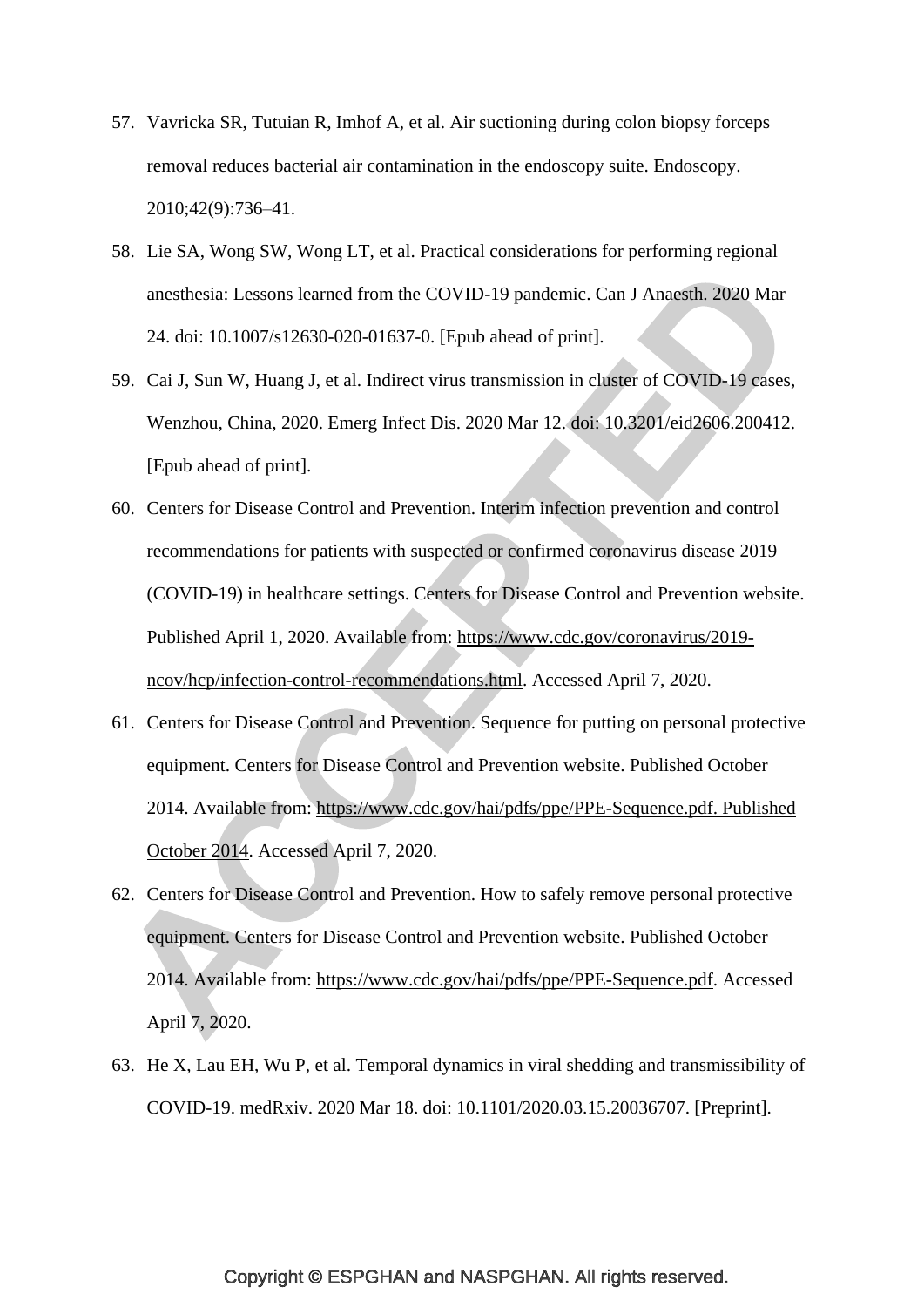- 64. Guan W-J, Ni Z-Y, Hu Y, et al. Clinical characteristics of coronavirus disease 2019 in China. N Engl J Med. 2020 Feb 28. doi: 10.1056/NEJMoa2002032. [Epub ahead of print].
- 65. Cai J, Xu J, Lin D, et al. A case series of children with 2019 novel coronavirus infection: Clinical and epidemiological features. Clin Infect Dis. 2020 Feb 28. pii: ciaa198. doi: 10.1093/cid/ciaa198. [Epub ahead of print].
- 66. Thomas-Rüddel D, Winning J, Dickmann P, et al. Coronavirus disease 2019 (COVID-19): Update for anesthesiologists and intensivists March 2020. Anaesthesist. 2020 Mar 24. doi: 10.1007/s00101-020-00760-3. [Epub ahead of print].
- 67. Xie X, Zhong Z, Zhao W, et al. Chest CT for typical 2019-nCoV pneumonia: Relationship to negative RT-PCR testing. Radiology. 2020 Feb 12:200343. doi: 10.1148/radiol.2020200343. [Epub ahead of print].
- 68. Li D, Wang D, Dong J, et al. False-negative results of real-time reverse-transcriptase polymerase chain reaction for severe acute respiratory syndrome coronavirus 2: Role of deep-learning-based CT diagnosis and insights from two cases. Korean J Radiol. 2020;21(4):505–8.
- 69. Long C, Xu H, Shen Q, et al. Diagnosis of the coronavirus disease (COVID-19): rRT-PCR or CT? Eur J Radiol. 2020 Mar 25;126:108961. doi: 10.1016/j.ejrad.2020.108961. [Epub ahead of print].
- 70. Andersen KG, Rambaut A, Lipkin WI, et al. The proximal origin of SARS-CoV-2. Nat Med 2020;89(1):44–8.
- 71. Centers for Disease Control and Prevention. Severe Acute Respiratory Syndrome. Centers for Disease Control and Prevention website. Published January 8, 2004. Available from: [https://www.cdc.gov/sars/guidance/i-infection/healthcare.pdf.](https://www.cdc.gov/sars/guidance/i-infection/healthcare.pdf) Accessed April 7, 2020.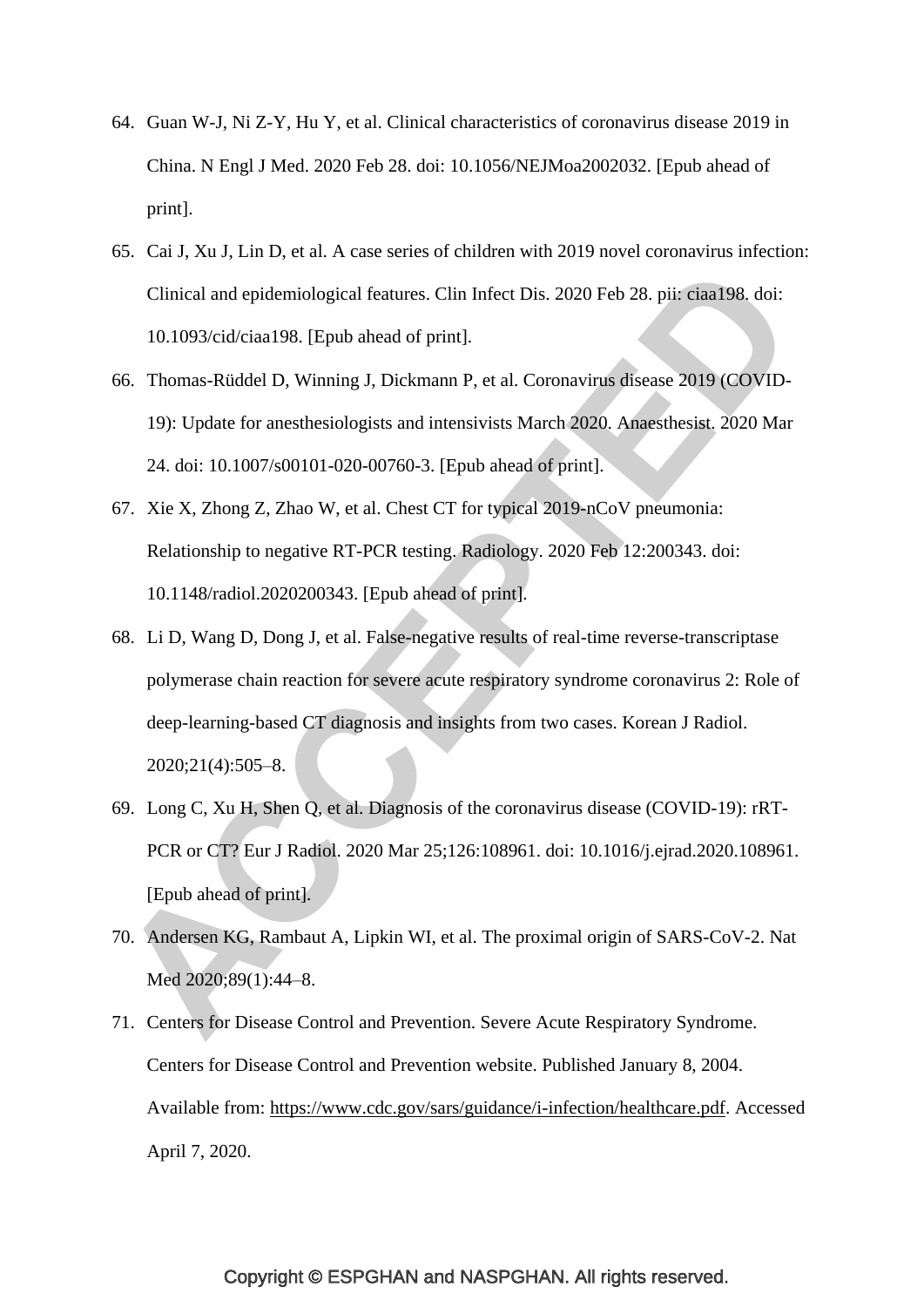- 72. Center for Disease Control and Prevention. Strategies to optimize the supply of PPE and equipment. Centers for Disease Control and Prevention website. Published April 3, 2020. Available from: [https://www.cdc.gov/coronavirus/2019-ncov/hcp/ppe](https://www.cdc.gov/coronavirus/2019-ncov/hcp/ppe-strategy/index.html)[strategy/index.html.](https://www.cdc.gov/coronavirus/2019-ncov/hcp/ppe-strategy/index.html) Accessed April 7, 2020.
- 73. American Society of Gastrointestinal Endoscopy. Professional society guidance on endoscopic procedures during the COVID-19 pandemic. American Society of Gastrointestinal Endoscopy website. Published March 31, 2020. Available from: [https://www.asge.org/home/advanced-education-training/covid-19-asge-updates-for](https://www.asge.org/home/advanced-education-training/covid-19-asge-updates-for-members/gastroenterology-professional-society-guidance-on-endoscopic-procedures-during-the-covid-19-pandemic)[members/gastroenterology-professional-society-guidance-on-endoscopic-procedures](https://www.asge.org/home/advanced-education-training/covid-19-asge-updates-for-members/gastroenterology-professional-society-guidance-on-endoscopic-procedures-during-the-covid-19-pandemic)[during-the-covid-19-pandemic.](https://www.asge.org/home/advanced-education-training/covid-19-asge-updates-for-members/gastroenterology-professional-society-guidance-on-endoscopic-procedures-during-the-covid-19-pandemic) Accessed April 7, 2020.
- 74. British Society of Gastroenterology, Joint Advisory Group on Gastrointestinal Endoscopy. Endoscopy activity and COVID-19: BSG and JAG guidance. British Society of Gastroenterology website. Published April 4, 2020. Available from: [https://www.bsg.org.uk/covid-19-advice/endoscopy-activity-and-covid-19-bsg-and-jag](https://www.bsg.org.uk/covid-19-advice/endoscopy-activity-and-covid-19-bsg-and-jag-guidance/)[guidance/.](https://www.bsg.org.uk/covid-19-advice/endoscopy-activity-and-covid-19-bsg-and-jag-guidance/) Accessed April 7, 2020.
- 75. American College of Surgeons. COVID-19 guidelines for triage of pediatric patients. American College of Surgeons website. Published March 24, 2020. Available from: [https://www.facs.org/covid-19/clinical-guidance/elective-case/pediatric-surgery.](https://www.facs.org/covid-19/clinical-guidance/elective-case/pediatric-surgery) Accessed April 7, 2020.
- 76. Husby S, Koletzko S, Korponay-Szabó IR, et al. European Society for Pediatric Gastroenterology, Hepatology, and Nutrition guidelines for the diagnosis of coeliac disease. J Pediatr Gastroenterol Nutr. 2012;54(1):136–60.
- 77. Greenhalgh T, Wherton J, Shaw S, Morrison C. Video consultations for covid-19. BMJ. 2020;368:m998.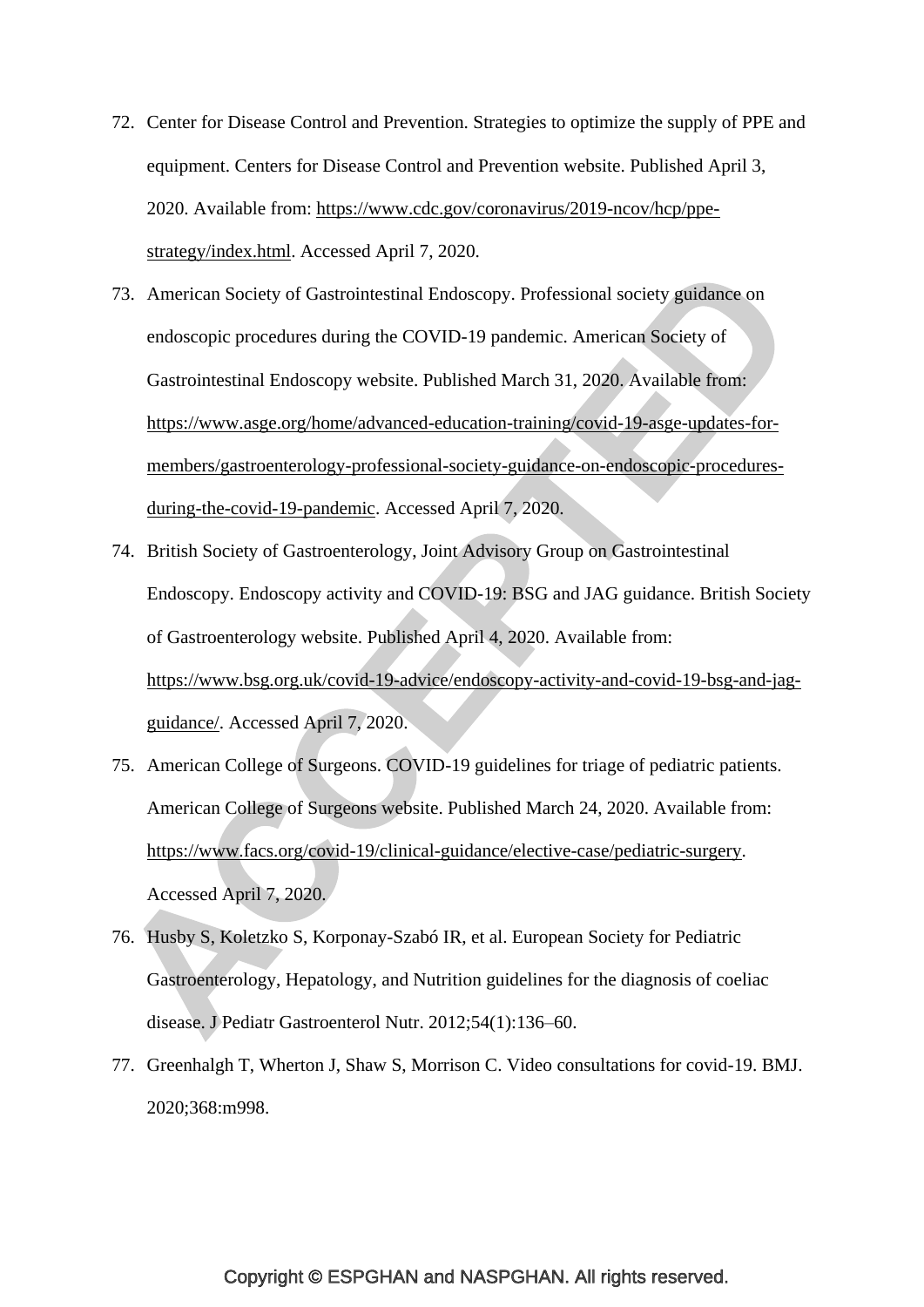- 78. Ohannessian R, Duong TA, Odone A. Global telemedicine implementation and integration within health systems to fight the COVID-19 pandemic: A call to action. JMIR Public Health Surveill. 2020;6(2):e18810.
- 79. Milton DK, Fabian MP, Cowling BJ, et al. Influenza virus aerosols in human exhaled breath: Particle size, culturability, and effect of surgical masks. PLoS Pathog. 2013;9(3):e1003205.
- 80. Jones RM, Brosseau LM. Aerosol transmission of infectious disease. J Occup Environ Med. 2015;57(5):501–8.
- 81. Ti LK, Ang LS, Foong TW, Ng BSW. What we do when a COVID-19 patient needs an operation: Operating room preparation and guidance. Can J Anesth. 2020 Mar 6. doi: 10.1007/s12630-020-01617-4. [Epub ahead of print].
- 82. World Health Organization. Hand hygiene: Why, how & when? World Health Organization website. Published August 2009. Available from: [https://www.who.int/gpsc/5may/Hand\\_Hygiene\\_Why\\_How\\_and\\_When\\_Brochure.pdf.](https://www.who.int/gpsc/5may/Hand_Hygiene_Why_How_and_When_Brochure.pdf) Accessed April 7, 2020.
- 83. Soetikno R, Teoh AY, Kaltenbach T, et al. Considerations in performing endoscopy during the COVID-19 pandemic. Gastrointest Endosc. 2020 Mar 27. pii: S0016- 5107(20)34033-5. doi: 10.1016/j.gie.2020.03.3758. [Epub ahead of print].
- 84. Healthcare Infection Control Practices Advisory Committee. Guidelines for environmental infection control in health-care facilities recommendations of CDC and the Healthcare Infection Control Practices Advisory Committee (HICPAC). Centers for Disease Control and Prevention website. Published July 2019. Available from: [https://www.cdc.gov/infectioncontrol/guidelines/environmental/index.html.](https://www.cdc.gov/infectioncontrol/guidelines/environmental/index.html) Accessed April 7, 2020.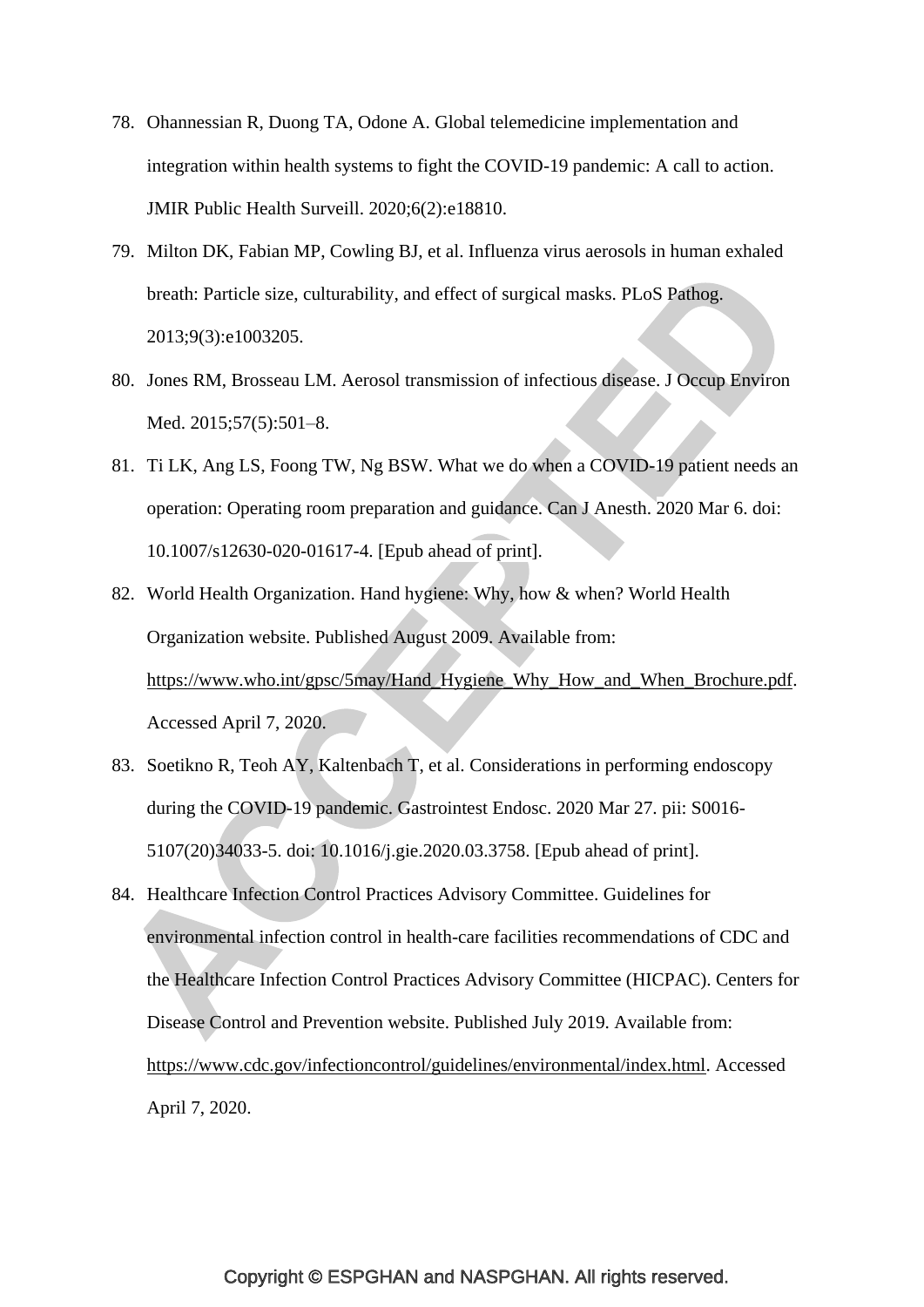- 85. Calderwood AH, Day LW, Muthusamy VR, et al. ASGE guideline for infection control during GI endoscopy. Gastrointest Endosc. 2018;87(5):1167–79.
- 86. The American College of Obstetriticans and Gynecologists. Novel coronavirus 2019 (COVID-19): Practice advisory. The American College of Obstetriticans and Gynecologists website. Published March 13, 2020. Available from: [https://www.acog.org/clinical/clinical-guidance/practice](https://www.acog.org/clinical/clinical-guidance/practice-advisory/articles/2020/03/novel-coronavirus-2019)[advisory/articles/2020/03/novel-coronavirus-2019.](https://www.acog.org/clinical/clinical-guidance/practice-advisory/articles/2020/03/novel-coronavirus-2019) Accessed April 7, 2020.
- 87. Wu Z, McGoogan JM. Characteristics of and important lessons from the coronavirus disease 2019 (COVID-19) outbreak in China: Summary of a report of 72314 cases from the Chinese Center for Disease Control and Prevention. JAMA. 2020 Feb 24. doi: 10.1001/jama.2020.2648. [Epub ahead of print].
- 88. Centers for Disease Control and Prevention. Coronavirus disease 2019 (COVID-19): People who are at higher risk for severe illness. Centers for Disease Control and Prevention website. Published April 2, 2020. Available from: [https://www.cdc.gov/coronavirus/2019-ncov/need-extra-precautions/people-at-higher](https://www.cdc.gov/coronavirus/2019-ncov/need-extra-precautions/people-at-higher-risk.html)[risk.html.](https://www.cdc.gov/coronavirus/2019-ncov/need-extra-precautions/people-at-higher-risk.html) Accessed April 7, 2020.
- 89. D"Antiga L. Coronaviruses and immunosuppressed patients. The facts during the third epidemic. Liver Transpl 2020 Mar 20. doi: 10.1002/lt.25756. [Epub ahead of print].
- 90. Shah R, Satyavada S, Ismail M, Kurin M. The COVID-19 pandemic through the lens of a gastroenterology fellow: Looking for the silver lining. Gastrointest Endosc. 2020 Apr 2. pii: S0016-5107(20)34130-4. doi: 10.1016/j.gie.2020.03.3852. [Epub ahead of print].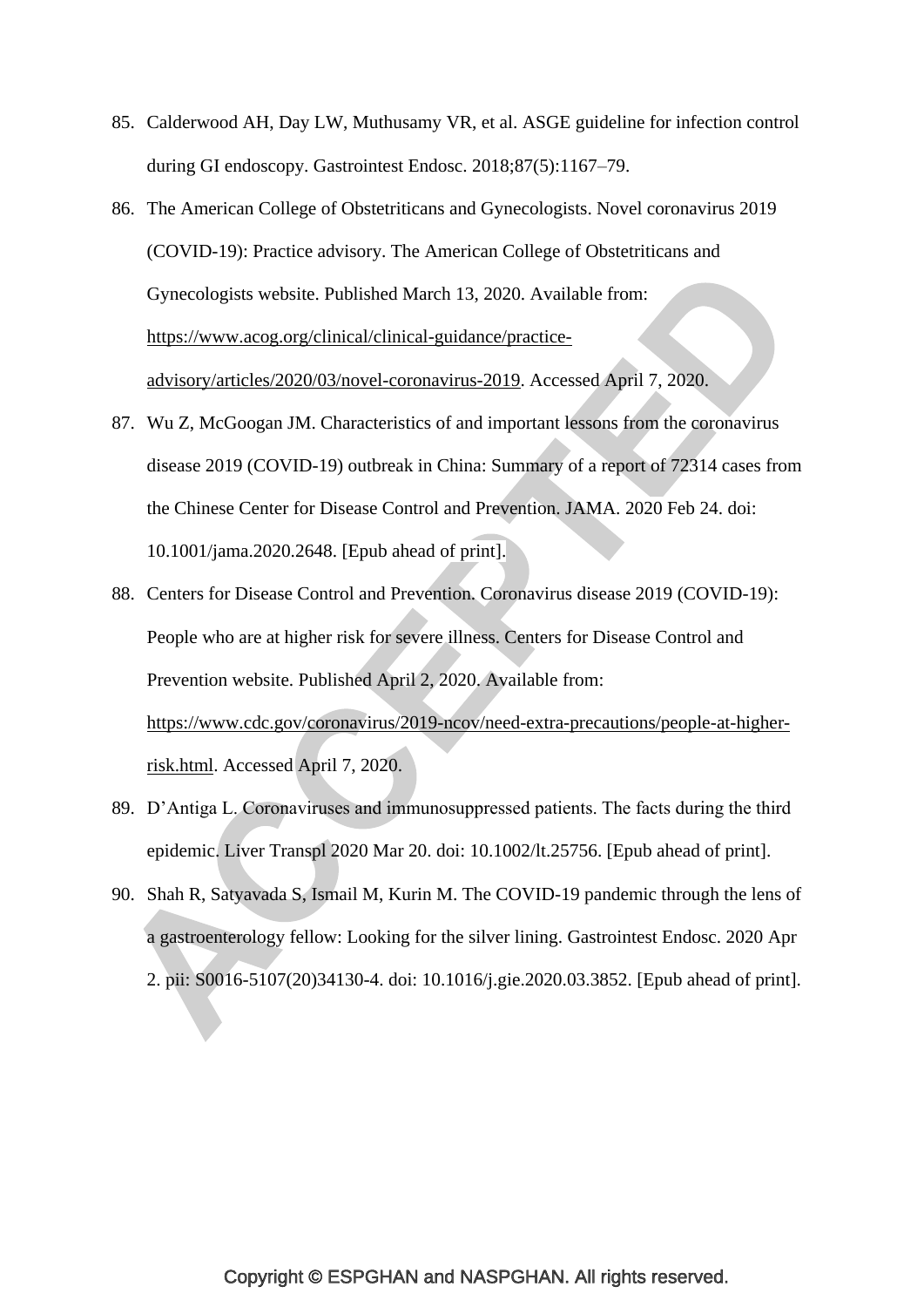# **FIGURE LEGEND**

**Figure 1:** Enhanced personal protective equipment (PPE) recommended for pediatric

endoscopic procedures to ensure airborne, contact and droplet precautions

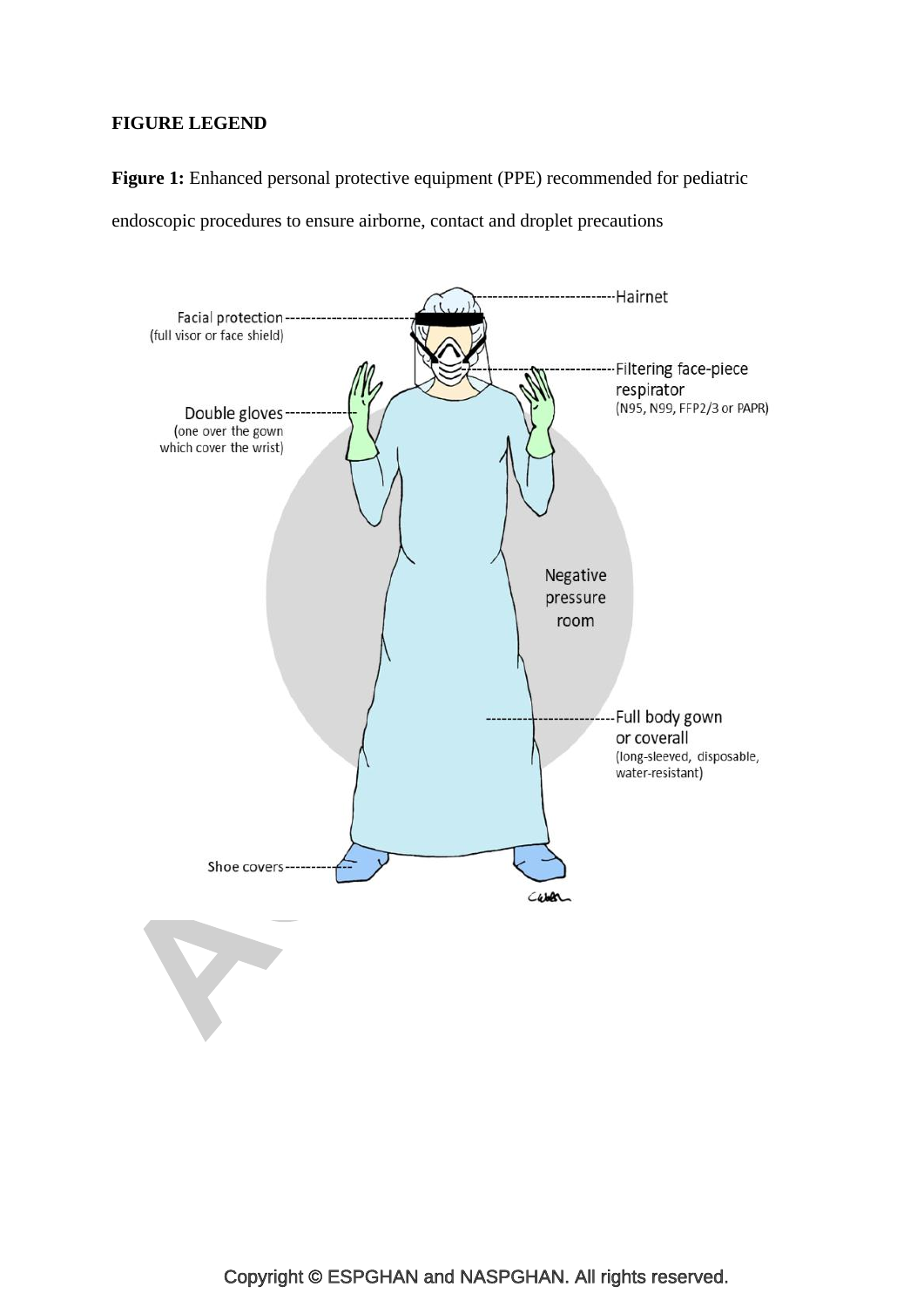**GI Society Joint BSG ESGE Statemen and WEO**<sup>12</sup> **APSDE**<sup>2</sup> **and**   $\begin{array}{c|c|c}\n\text{and} \\
\text{JAG}^{14} & \text{AGA}^{11} & \text{NASPG} \\
\hline\n\end{array}$ **CAG**<sup>10</sup> **t** 9 **Society ESGEN** 2 **HAN (AASLD,**   ${\bf A}^{13}$ **ACG, AGA, ASGE)** United United Asia-**United North Region/countr** United Canada Europe Worldwi<br>States Canada Europe de Kingdo de Pacific **States** America **y** m March 15. March 2020 25, 2020 March March March March April 1, April **Date**  Updated 16, 2020 **Published** 18, 2020 24, 2020 28, 2020 2020 2020 April 3,  $2020^*$ airborne, airborne, airborne, airborne contact contact **Upper**  contact , contact contact and contact contact contact and **GI**  and and droplet and and and and droplet **Endosc** droplet droplet droplet droplet droplet droplet precauti precautio **opy§**  precauti precautio precautio precauti precauti precauti ons† , ns† , **Low**  ns†‡ ons† ns\* ons\* ons\* ons\* negative negative **Risk** pressure pressure room room airborne, airborne, airborne, airborne, airborne, contact contact airborne, airborne, airborne contact contact contact and and contact PE Recommendation **PPE Recommendation Upper**  contact , contact and and and and droplet droplet **GI**  and and droplet droplet droplet precauti precauti droplet **Endosc** droplet droplet ons† , ons† , precautio precauti precauti precautio **opy**  precautio precauti ns<sup>†</sup> ons† , ons† , negative ns† , negative **High**  ns†‡ ons† negative negative negative pressure pressure negative **Risk** room (if pressure pressure pressure room pressure available room room room room  $\lambda$ airborne, airborne, contact contact **Lower**  contact contact contact contact contact contact and and **GI**  and and and and and and droplet droplet **Endosc** droplet droplet droplet droplet droplet precauti precautio droplet **opy#**  precautio precautio precauti precauti precauti precauti ons† , ns† , **Low**  ns†‡ ons\* ons\* ons\* ons\* ns\* negative negative **Risk** pressure pressure room room Lower airborne, airborne, airborne, airborne, airborne, airborne, airborne, airborne,

**Table 1:** Overview of endoscopy-related statements pertaining to COVID-19 in adult patients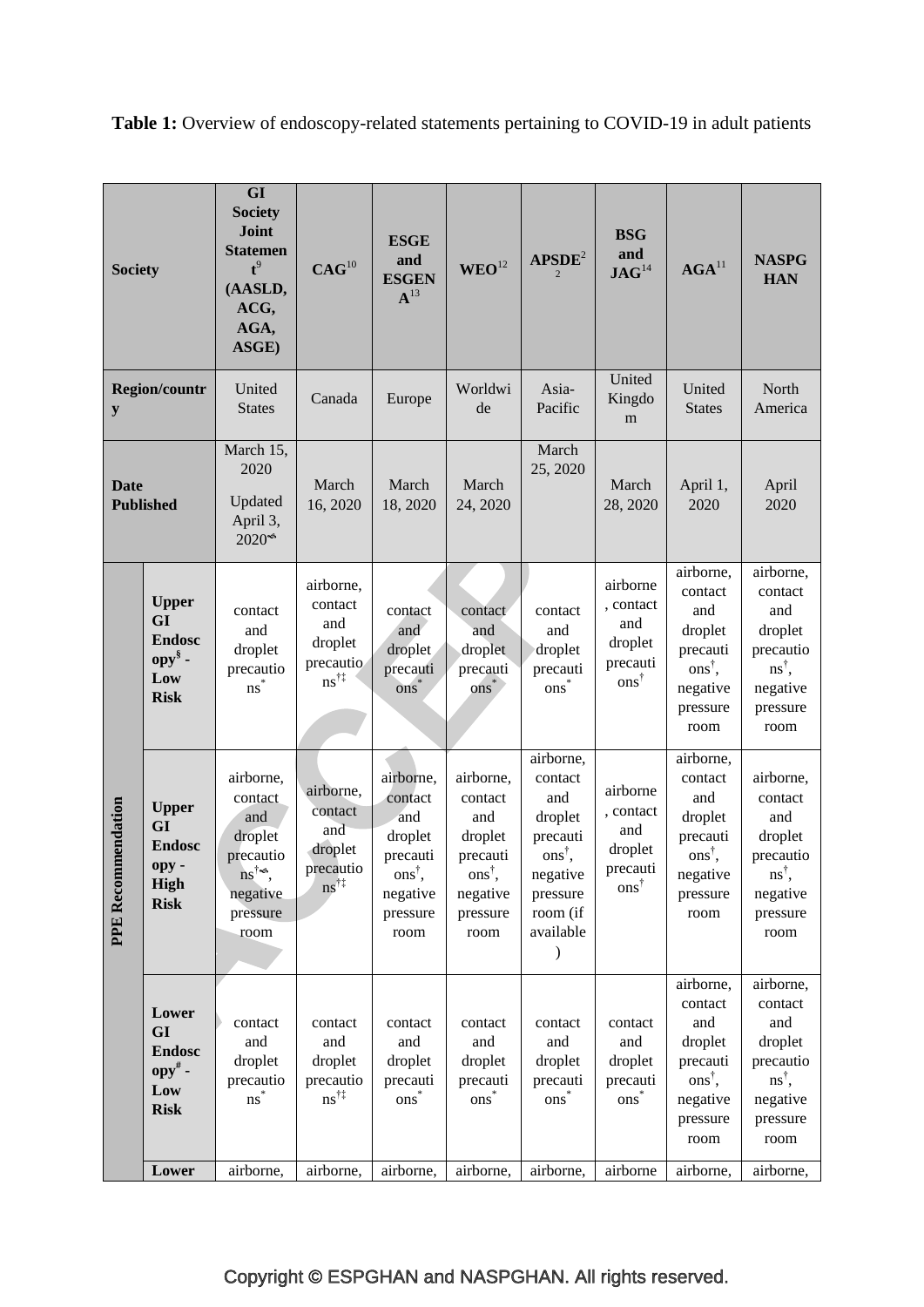| <b>GI</b>     | contact          | contact                | contact           | contact  | contact           | , contact        | contact  | contact                          |
|---------------|------------------|------------------------|-------------------|----------|-------------------|------------------|----------|----------------------------------|
| <b>Endosc</b> | and              | and                    | and               | and      | and               | and              | and      | and                              |
| $opy -$       | droplet          | droplet                | droplet           | droplet  | droplet           | droplet          | droplet  | droplet                          |
| High          | precautio        | precautio              | precauti          | precauti | precauti          | precauti         | precauti | precautio                        |
| <b>Risk</b>   | $ns^{\dagger}$ . | $ns^{\dagger\ddagger}$ | $ons^{\dagger}$ . | $ons†$ , | $ons^{\dagger}$ , | ons <sup>†</sup> | $ons†$ . | $\mathbf{n}\mathbf{s}^{\dagger}$ |
|               | negative         |                        | negative          | negative | negative          |                  | negative | negative                         |
|               | pressure         |                        | pressure          | pressure | pressure          |                  | pressure | pressure                         |
|               | room             |                        | room              | room     | room (if          |                  | room     | room                             |
|               |                  |                        |                   |          | available         |                  |          |                                  |
|               |                  |                        |                   |          |                   |                  |          |                                  |
|               |                  |                        |                   |          |                   |                  |          |                                  |

§ includes esophagogastroduodenoscopy, small bowel enteroscopy, endoscopic ultrasound, endoscopic retrograde cholangiopancreatography, breath tests and esophageal manometry

# includes colonoscopy, sigmoidoscopy and anorectal manometry

\* surgical mask, eye protection (goggles or face shield), gloves, water-resistant gown and hairnet

<sup>†</sup>filtering face-piece respirator (N95, N99, FFP2/3 or PAPR), facial protection (full visor and/or face shield), two pairs of gloves (i.e., double gloves), full body water-resistant gown, shoe covers and hairnet

in areas with community spread all patients undergoing GI endoscopy need to be considered 'high risk'

‡ no comment provided on use of negative pressure rooms in statement

Y

AASLD: American Association for the Study of Liver Diseases; ACG: American College of Gastroenterology; AGA: American Gastroenterological Association; APSDE: Asian Pacific Society for Digestive Endoscopy; ASGE: American Society of Gastrointestinal Endoscopy; BSG: British Society of Gastroenterology; CAG: Canadian Association of Gastroenterology; ESGE: European Society of Gastrointestinal Endoscopy; ESGNA: European Society of Gastroenterology and Endoscopy Nurses and Associates; JAG: Joint Advisory Group on Gastrointestinal Endoscopy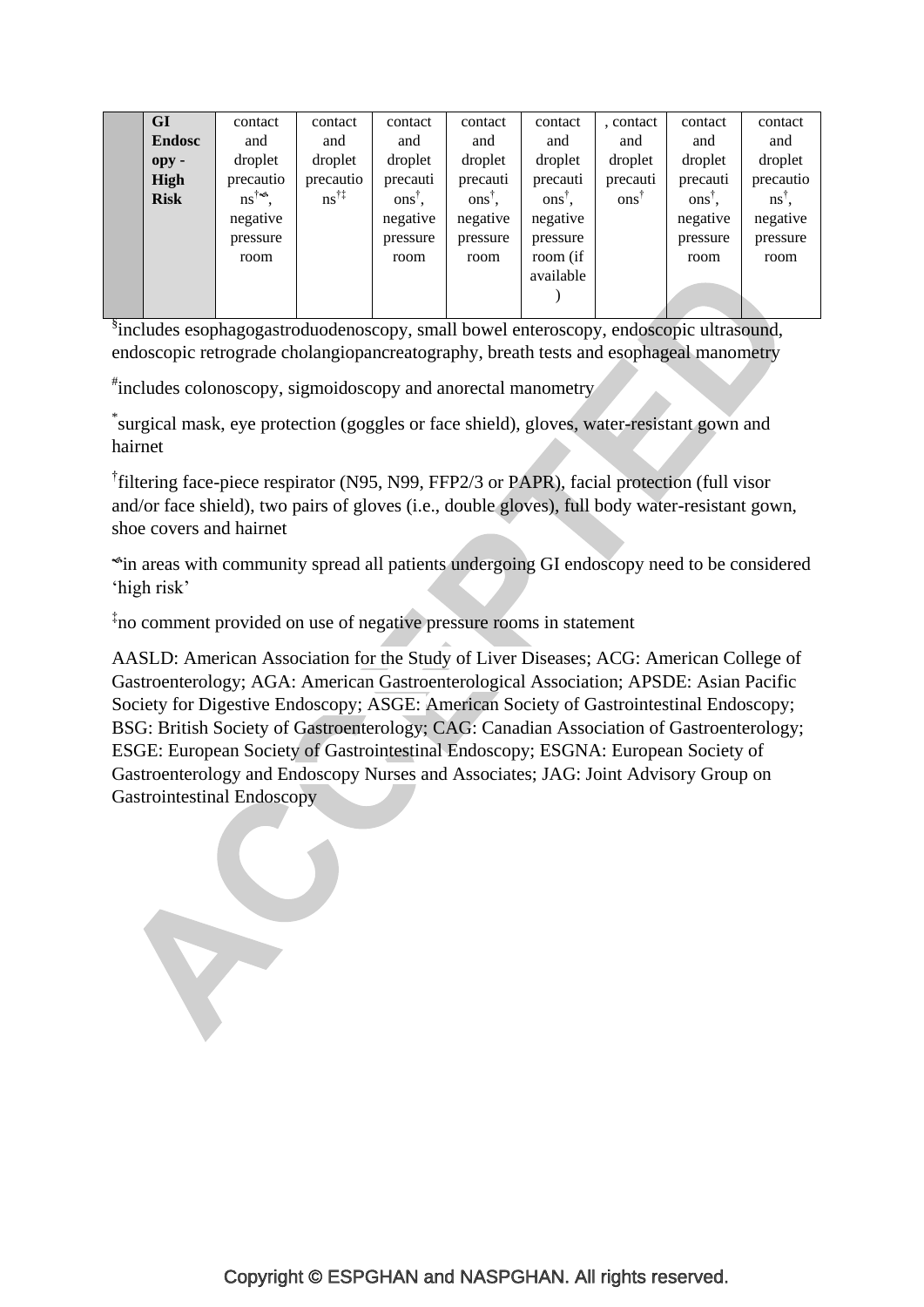**Table 2**: Risk stratification of pediatric endoscopic procedures. Voted on by 31 members of the NASPGHAN Endoscopy and Procedures Committee

# **Emergent → Proceed**

- $\triangleright$  Endoscopic procedure for intervention and/or diagnosis of potentially life-threatening conditions and/or for conditions where if left untreated has significant morbidity/mortality.
- *Need to continue*.
- Potentially life-threatening gastrointestinal bleeding
- Small bowel endoscopy for ongoing transfusion dependent bleeding
- Foreign bodies classified by NASPGHAN clinical report as emergent (e.g., esophageal button battery, multiple magnet ingestions) $39$
- Bowel obstruction amenable to endoscopic therapy
- Evaluation of caustic injury, if unable to tolerate oral intake and/or placement of NG required under direct visualization
- Tissue sampling required to diagnose a life-threatening disease, including graft-versushost disease, post-transplant lymphoproliferative disorders and suspected intestinal graft rejection
- Volvulus decompression
- Endoscopic vacuum therapy for perforations/leaks
- Acute biliary obstruction decompression secondary to stone, lesion or cholangitis
- Endoscopic ultrasound for infected pancreatic necrosis or walled off necrosis
- Liver biopsy  $\pm$  PTC for neonatal cholestasis, suspicious for biliary atresia
- Liver biopsy  $\pm$  PTC for acute liver failure, or impending acute liver failure (e.g., hepatitis with rising INR)

# Urgent  $\rightarrow$  Pause, weigh risks and benefits

- $\triangleright$  Endoscopic procedure for which findings can change management significantly and/or intervention for stable patient which is not immediately life-threating; however, can lead to significant complications if delayed.
- *Weigh benefits and risks in deciding whether to proceed*, including patient risk factors (symptoms, sick contacts, availability of negative COVID-19 test), geographic distribution of disease and availability of resources including PPE, negative pressure room and endoscopic personnel.
	- Re-evaluation of life-threatening bleeding as indicated
	- Non-life-threatening gastrointestinal bleeding
	- Follow-up endoscopic band ligation of high-risk varices that have recently bled
	- Small bowel endoscopy (or capsule) for suspected small bowel malignancy on radiology or capsule endoscopy
	- Foreign bodies classified by NASPGHAN clinical report as urgent (e.g., esophageal  $\text{coin}^{39}$
	- Evaluation of caustic injury, able to tolerate oral intake
	- Severe dysphagia/odynophagia (inability to tolerate liquids)
	- Moderate dysphagia/odynophagia (inability to tolerate solids)
	- Dilation of stricture, acute presentation
	- Dilation of stricture, expecting to be symptomatic in a few weeks
- ERCP or PTC for bile leak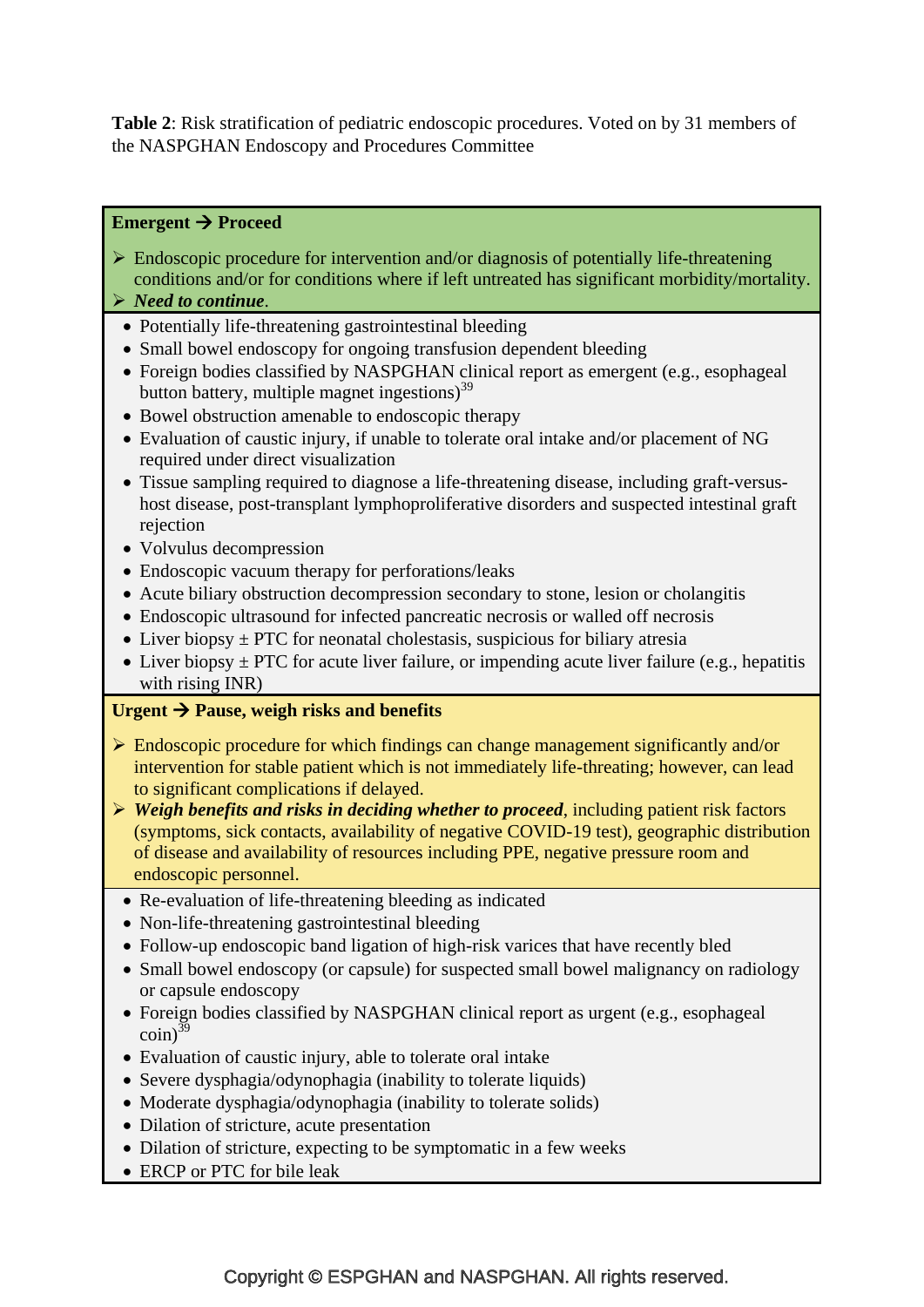- Removal or exchange of temporary stent
- EUS for symptomatic pancreatic fluid collection
- Urgent initial nutrition support (e.g., PEG/NJ)
- Urgent replacement PEG/NJ
- Suspected gastrointestinal malignancy
- Planned polypectomy, EMR/ESD for complex/high-risk lesions
- Inflammatory bowel disease (IBD): (a) high suspicion of new IBD diagnosis; (b) guide treatment decisions (including flare) in patient with moderate to severe activity; (c) guide treatment decisions for complications of established/new diagnosis IBD (e.g., partial bowel obstruction)
- Severe and progressive failure to thrive, unresponsive to medical management
- Severe chronic diarrhea, unresponsive to medical management
- Severe *Clostridioides difficile* colitis refractory to medical therapy for fecal transplant\*
- Anorectal manometry or suction rectal biopsy for suspected Hirschsprung's disease
- Liver biopsy for hepatitis of uncertain cause with one of elevated aminotransferases (persisting or rising), jaundice, rising INR, and/or serological evidence for autoimmune hepatitis; liver transplant rejection; or suspected malignant tumor

# Elective  $\rightarrow$  Postpone

 $\triangleright$  Endoscopic procedure that can be postponed and/or managed alternatively; encompasses conditions not considered emergent or urgent.

*Postpone.*

- Staged ligation of esophageal varices
- Foreign bodies classified by NASPGHAN clinical report as elective<sup>39</sup>
- Mild dysphagia
- Upper GI endoscopy for eosinophilic esphagitis diagnosis or re-evaluation
- Staged dilation of gastointestinal stricture
- Staged ERCP with stent exchange (e.g., q3mo planned exchange)
- ERCP cases stones where there has been no recent cholangitis and a stent is in place; therapy for chronic pancreatitis; ampullectomy follow up
- EUS for suspected autoimmune pancreatitis or EUS for "benign" indications biliary dilatation, possible stones, submucosal lesions, pancreatic cysts without high-risk features
- Non-urgent initial nutritional support or replacement (e.g., PEG, NJ)
- Polyposis surveillance
- Polypectomy; considered to be at low risk for malignancy
- Inflammatory bowel disease; to guide therapy in patients with mild disease activity
- Endoscopy and/or biopsy for clinical trials or other research diseases
- Upper GI endoscopy to diagnose suspected celiac disease or to re-stage
- Upper GI endoscopy for *Helicobacter pylori* culture/sensitivity (non-bleeding)
- Upper GI endoscopy for abdominal pain with reasonable medical alternatives available and/or low suspicion of organic disease, routine symptomatic referrals, low risk follow-up and repeat endoscopy (e.g., re-assessment of eosinophilic esophagitis)
- Esophageal manometry with concern for primary motility disorder (e.g., achalasia), or prior to fundoplication
- Anorectal manometry for patients with fecal incontinence
- Colonic manometry
- POEM
- Bariatric endoscopy